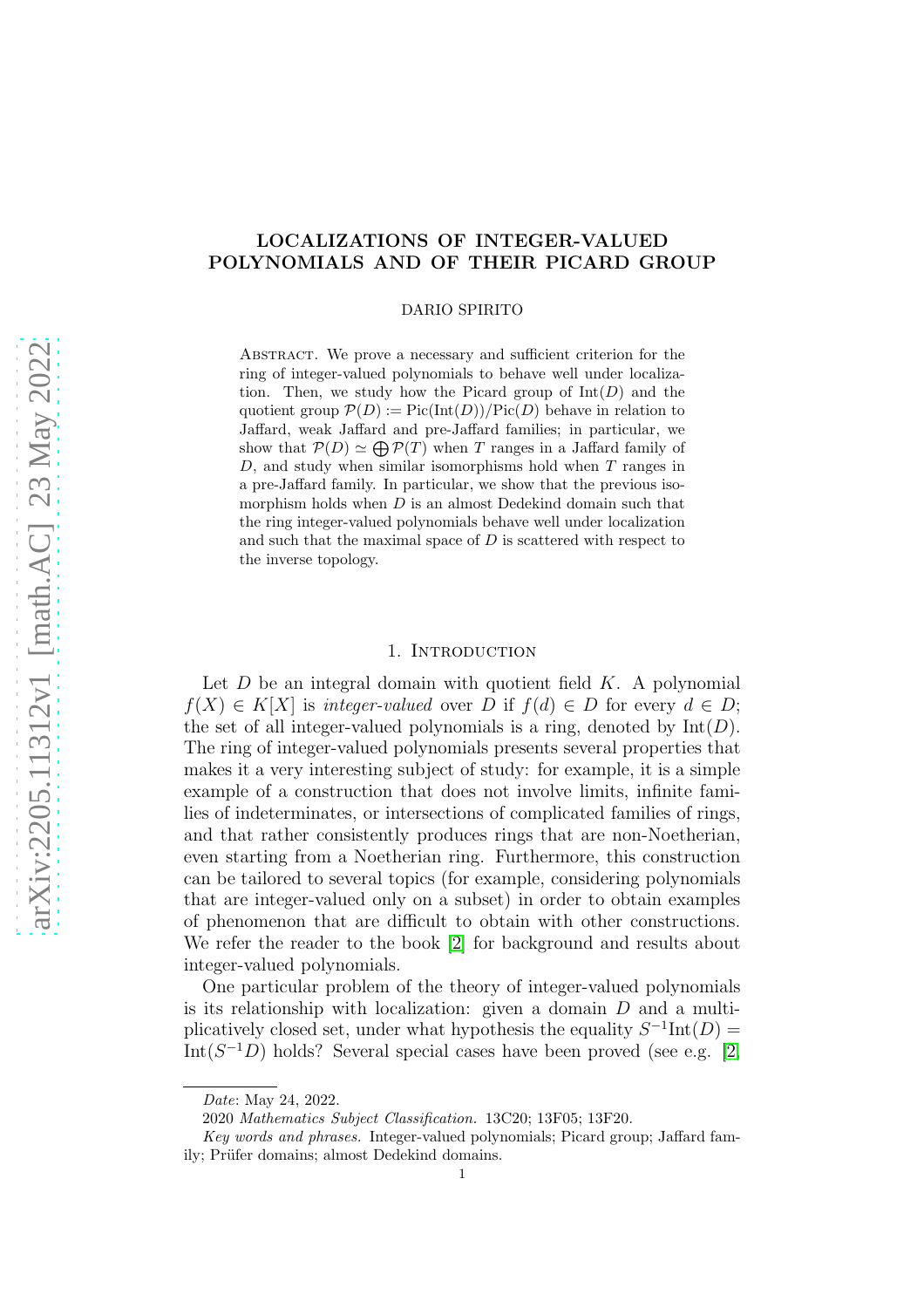Section 1.2,  $[3,$  Proposition 2.1,  $[8]$ ; we give in Section [3](#page-4-0) a necessary and sufficient criterion for this to happen, involving the conductor  $(D : f(D))$ , and show how the known criterion descend from ours. We also deal not only with localizations but, more generally, with flat overrings of the base domain D.

We then concentrate on generalizing globalization properties for the Picard group  $Pic(Int(D))$  of  $Int(D)$ . Unless  $Int(D)$  is trivial (i.e., unless Int(D) =  $D[X]$ , the Picard group of Int(D) is usually much larger than the Picard goup of  $D$ , and can be calculated only in very special circumstances (for example, for discrete valuation domains and for some kinds of one-dimensional Noetherian local domains [\[2,](#page-22-0) Chapter 6. To obtain a description of  $Pic(Int(D))$  in more cases, the main tool is globalization: for example, when  $D$  is a one-dimensional Noetherian domain, there is always an exact sequence

$$
0 \longrightarrow Pic(D) \longrightarrow Pic(Int(D)) \longrightarrow \bigoplus_{M \in Max(D)} Pic(Int(D_M)) \longrightarrow 0,
$$

which allows at least to understand the main features of  $Pic(Int(D)).$ In this context, our first result (given in two different forms in Theorems [4.4](#page-8-0) and [4.7\)](#page-10-0) gives a generalization of the previous exact sequence, proving that a similar result holds if, instead of the family  ${D_M \mid M \in \text{Max}(D)}$ , one takes a *Jaffard family* of D, a particular kind of family of flat overrings with strong independence properties (see Section [2.2](#page-3-0) for a precise definition). The result becomes more striking using the *int-polynomial Picard group*  $\mathcal{P}(D)$ , defined as the quotient between  $Pic(Int(D))$  and the image of the canonical inclusion of Pic(D): in this terminology, the theorem guarantees that  $\mathcal{P}(D)$  and the direct sum  $\bigoplus \{ \mathcal{P}(T) \mid T \in \Theta \}$  are isomorphic for any Jaffard family Θ.

In Sections [6](#page-15-0) and [7,](#page-18-0) we further generalize this result by considering weak Jaffard families and pre-Jaffard families, that are obtained by relaxing the conditions defining a Jaffard family. In the former case, we obtain in Theorem [6.4](#page-17-0) an exact sequence

$$
0 \longrightarrow \bigoplus_{\substack{T \in \Theta \\ T \neq T_{\infty}}} \mathcal{P}(T) \longrightarrow \mathcal{P}(D) \longrightarrow \mathcal{P}(D, T_{\infty}) \longrightarrow 0
$$

(see below for the definition of  $T_{\infty}$  and  $\mathcal{P}(D, T_{\infty})$ ). For pre-Jaffard families, we use the result on weak Jaffard families to set up a transfinite inductive reasoning (which uses the derived sequence of the pre-Jaffard family, see Section [2.2\)](#page-3-0) that allows to prove, under some additional hypothesis, the existence of an exact sequence

$$
0 \longrightarrow \bigoplus_{T \in \Theta \setminus T_{\alpha}} \mathcal{P}(T) \longrightarrow \mathcal{P}(D) \longrightarrow \mathcal{P}(D, T_{\alpha}) \longrightarrow 0
$$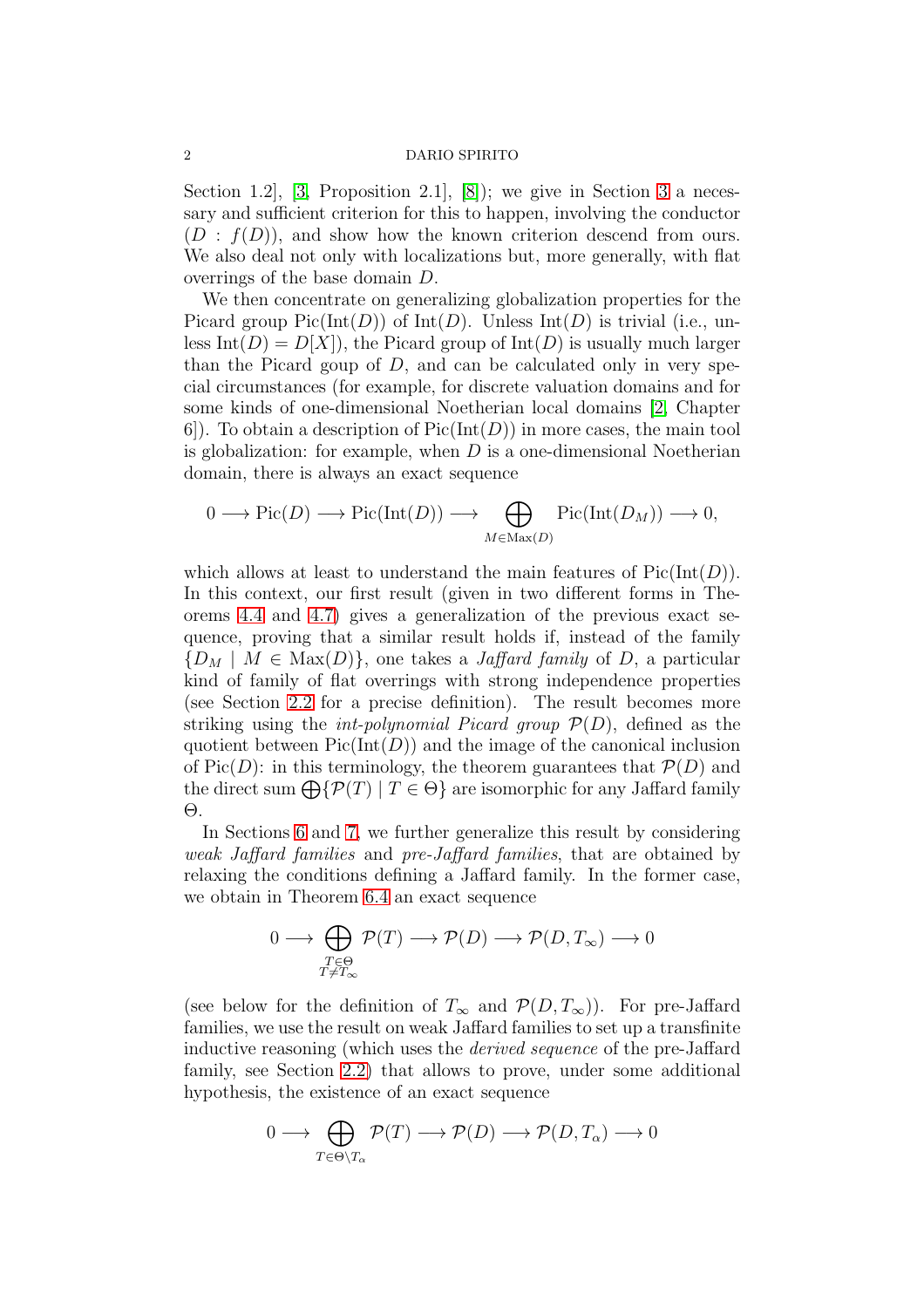(see below for the definition of  $T_{\alpha}$ ). In particular, when also the pre-Jaffard family is *sharp*, one obtain an isomorphism  $\mathcal{P}(D) \simeq \bigoplus \{ \mathcal{P}(T) \mid$  $T \in \Theta$ , just like in the case of Jaffard families. In particular, such an isomorphism holds when D is an almost Dedekind domain such that  $Int(D)$  behaves well under localization and such that the maximal space of  $D$  is scattered in the inverse topology (Corollary [7.6\)](#page-21-0).

## 2. Preliminaries

Throughout the paper, D is an integral domain with quotient field K.

An *overring* of D is a ring contained between D and K; we denote by  $\text{Over}(D)$  the set of all overrings of D. A flat overring is an overring that is flat as a D-module; in particular, every localization and every quotient ring of  $D$  is a flat overring. If  $T$  is a flat overring of  $D$ , then for every prime ideal P of T we have  $T_P = D_{P \cap D}$ ; in particular, every flat overring is an intersection of localizations of  $D$ , and every (prime) ideal of T is the extension of a (prime) ideal of  $D$  [\[1,](#page-21-1) [18\]](#page-22-3).

Let I be a D-submodule of K and  $A \subseteq K$ . The *conductor* of A in I is  $(I : A) := \{x \in K \mid xA \subseteq I\}$ ; moreover,  $(I : A) = (I : AD)$ , where we denote by  $AD$  the  $D$ -submodule generated by  $A$ . The conductor is always a D-submodule of K, and can be  $(0)$ . If T is a flat overring of D and J is a finitely generated D-module, then  $(I : J)T = (IT : JT)$ [\[15,](#page-22-4) Theorem 7.4].

A fractional ideal of D is a D-submodule I of K such that  $(D :$  $I) \neq (0)$ , i.e. such that  $xI \subseteq D$  for some nonzero  $x \in K$ . A fractional ideal I is invertible if there is a fractional ideal J such that  $IJ = D$ ; equivalently, I is invertible if it is finitely generated and locally principal (i.e.,  $ID_M$  is principal for every  $M \in Max(D)$ ). The set of invertible ideal is an abelian group, denoted by  $Inv(D)$ , having as a subgroup the set  $Princ(D)$  of principal fractional ideals of D; the quotient  $\text{Inv}(D)/\text{Princ}(D)$  is called the *Picard group* of D, and is denoted by  $Pic(D)$ .

2.1. **Topologies.** Let D be an integral domain. The spectrum  $Spec(D)$ of D can be endowed, in addition the usual Zariski topology, with another topology, called the inverse topology. The inverse topology is defined as the topology having, as a subbasis of open sets, the closed sets of the Zariski topology. Under the inverse topology, the spectrum is still a compact  $T_1$  space.

The set  $\text{Over}(D)$  of the overrings of D can be endowed with a natural topology, called the Zariski topology, whose subbasic open sets are the ones in the form

 $B(x_1, ..., x_n) := \{T \in \text{Over}(D) \mid x_1, ..., x_n \in T\},\$ 

as  $x_1, \ldots, x_n$  varies in K. The Zariski topology on  $\text{Over}(D)$  is intimately connected with the Zariski topology on the spectrum  $Spec(D)$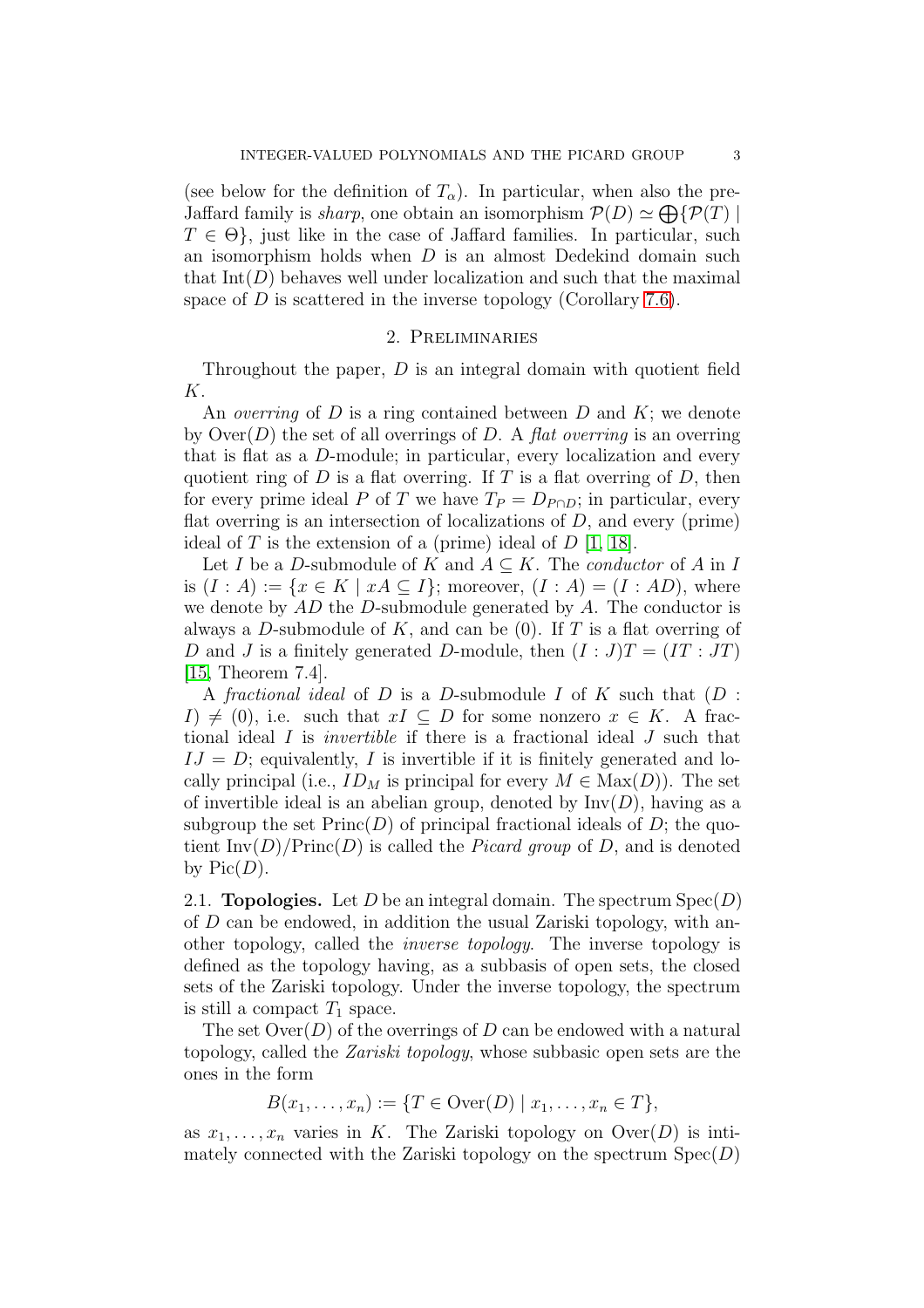of D: for example, the localization map  $P \mapsto D_P$  is a topological embedding when  $Spec(D)$  and  $Over(D)$  are endowed with the respective Zariski topologies [\[7,](#page-22-5) Lemma 2.4]. Moreover, the Zariski topology has several good properties: for example, it is a spectral space, in the sense that there is a ring  $R$  (not explicitly constructed) such that  $Spec(R) \simeq Over(D)$  [\[9,](#page-22-6) Proposition 3.5].

The *inverse topology* on  $\text{Over}(D)$  is the topology such that the  $B(x_1, \ldots, x_n)$ are a subbasis of closed sets. This topology is closely connected with the properties of representations of  $D$  as intersection of overrings (see e.g. [\[16\]](#page-22-7)). Properties of the inverse topology, in the context of spectral spaces, can be found in [\[6\]](#page-22-8).

We shall use many times the following result [\[10,](#page-22-9) Corollary 5]: if  $\Theta \subseteq \text{Over}(D)$  is compact, with respect to the Zariski topology, and if I is a flat D-submodule of  $K$ , then

$$
I\left(\bigcap_{T\in\Theta}T\right) = \bigcap_{T\in\Theta}IT.
$$

<span id="page-3-0"></span>2.2. Jaffard and pre-Jaffard families.  $D$  be an integral domain with quotient field K. We say that a subset  $\Theta \subseteq \text{Over}(D)$  is a pre-*Jaffard family* of  $D$  if the following conditions hold [\[21\]](#page-22-10):

- either  $\Theta = \{K\}$  or  $K \notin \Theta$ ;
- every  $T \in \Theta$  is flat over D;
- $\Theta$  is *complete*: if *I* is an ideal of *D*, then  $I = \bigcap \{IT \mid T \in \Theta\};$
- $\Theta$  is *independent*: if  $T \neq T'$  are in  $\Theta$ , then  $TT' = K;$ <sup>[1](#page-3-1)</sup>
- $\bullet$   $\Theta$  is compact in the Zariski topology.

For example, if D is a one-dimensional domain, the family  $\Theta = \{D_M |$  $M \in \text{Max}(D)$  is a pre-Jaffard family of D.

In particular, if  $\Theta$  is a pre-Jaffard family and P is a nonzero prime ideal of D, then there is exactly one  $T \in \Theta$  such that  $PT \neq T$ .

A family  $\Theta$  of overrings of D is locally finite if every nonzero  $x \in D$ is a nonunit in only finitely many elements of  $\Theta$ ; if  $\Theta = \{D_M \mid M \in$  $\text{Max}(D)$  is locally finite, we say that D itself is locally finite. Any locally finite family of overrings is compact, with respect to the Zariski topology (see e.g. the proof of [\[10,](#page-22-9) Corollary 8]).

A *Jaffard family* is a pre-Jaffard family that is locally finite. Jaffard families enjoy several good factorization properties that make them a non-local generalization of h-local domains and thus of Dedekind domains; see for example [\[11,](#page-22-11) Section 6.3], [\[19,](#page-22-12) Section 4] or [\[20\]](#page-22-13).

We say that an overring  $T$  of  $D$  is a *Jaffard overring* if  $T$  belongs to a Jaffard family of D. Given a Jaffard family  $\Theta$  of D, we can construct a well-ordered decreasing chain  $\{\mathcal{N}^{\alpha}(D)\}\$  of subsets of  $\Theta$ 

<span id="page-3-1"></span><sup>&</sup>lt;sup>1</sup>This is not the best way to define independence for general families of overrings, but it is equivalent for flat overrings, and is the property we will be using; see [\[21,](#page-22-10) Lemma 3.4 and Definition 3.5].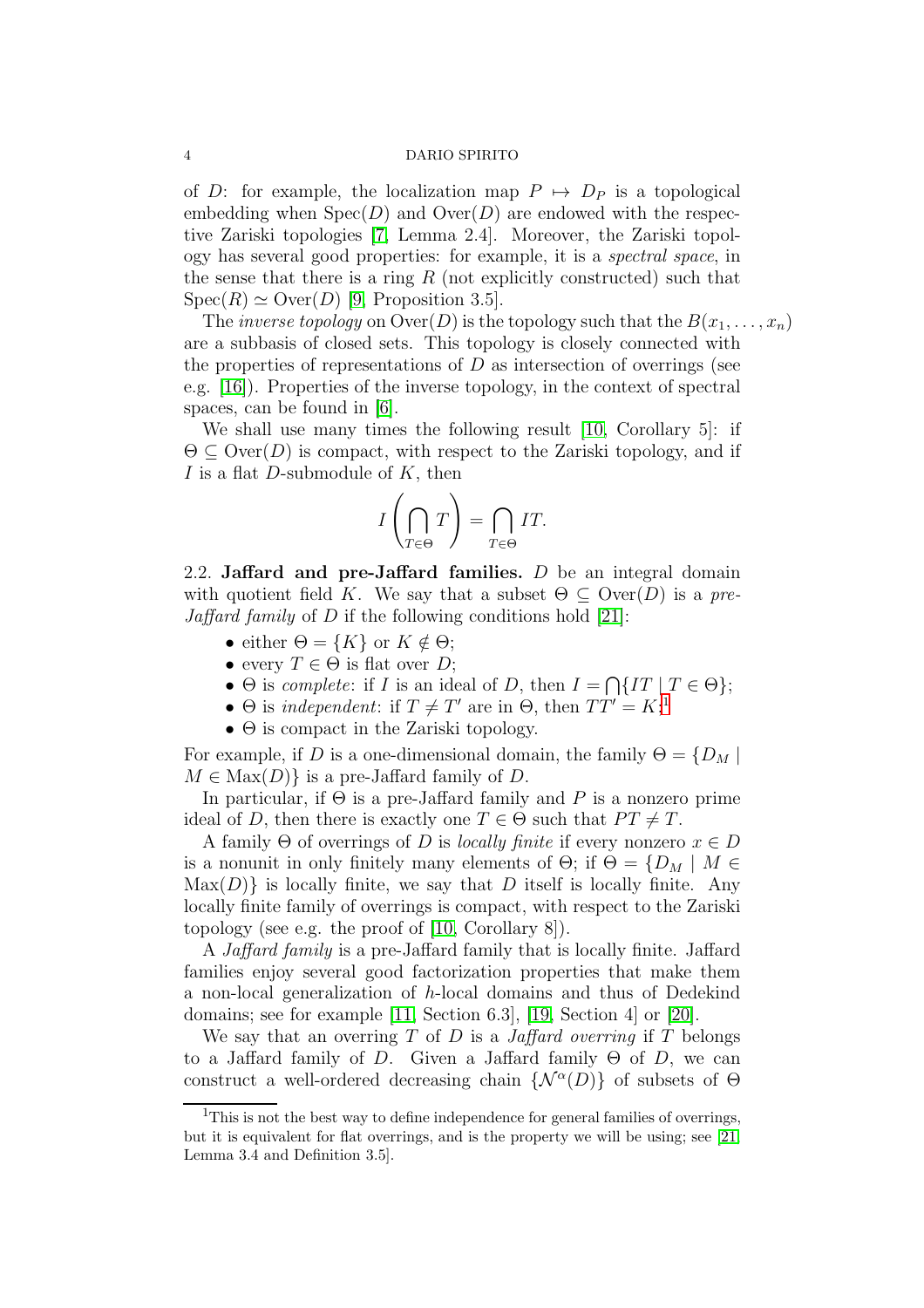and a corresponding ascending chain  $\{T_{\alpha}\}\$  of overrings of D in the following way. Given an ordinal number  $\alpha$ , we set: [\[21,](#page-22-10) Section 6]

• if 
$$
\alpha = 0
$$
,  $\mathcal{N}^0(\Theta) := \Theta$  and  $T_0 := D$ ;

- $T_{\alpha} := \bigcap$  $T \in \mathcal{N}^{\alpha}(D)$ T.
- if  $\alpha = \gamma + 1$  is a limit ordinal, then  $\mathcal{N}^{\alpha}(D)$  is the set of all elements of  $\mathcal{N}^{\gamma}(D)$  that are *not* Jaffard overrings of  $T_{\gamma}$ ;
- if  $\alpha$  is a limit ordinal, then  $\mathcal{N}^{\alpha}(D) := \bigcap \mathcal{N}^{\beta}(D)$ .  $_{\beta<\alpha}$

Note that, in [\[21\]](#page-22-10), the set  $\mathcal{N}^{\alpha}(D)$  was denoted simply by  $\Theta_{\alpha}$ . Each  $\mathcal{N}^{\alpha}(D)$  is a pre-Jaffard family of  $T_{\alpha}$  (in particular, it is compact with respect to the Zariski topology) [\[21,](#page-22-10) Proposition 6.1], and it is a closed subset of  $\Theta$ , with respect to the inverse topology. We call  $\{T_{\alpha}\}\)$  the derived sequence of Θ.

If  $\mathcal{N}^1(\Theta)$  is a single element  $T_{\infty}$ , we say that  $\Theta$  is a *weak Jaffard* family pointed at  $T_{\infty}$ . Weak Jaffard families are usually the stepping stones in inductive arguments used to generalize properties of Jaffard families to pre-Jaffard families.

When  $\mathcal{N}^{\alpha}(\Theta) = \emptyset$  for some  $\alpha$  (equivalently, when  $T_{\alpha} = K$ ) we say that  $\Theta$  is *sharp*.

2.3. Homology. We shall frequently use a basic results of homological algebra, the snake lemma: if

$$
0 \longrightarrow A_1 \longrightarrow B_1 \longrightarrow C_1 \longrightarrow 0
$$
  
\n
$$
\downarrow f \qquad \downarrow g \qquad \downarrow h
$$
  
\n
$$
0 \longrightarrow A_2 \longrightarrow B_2 \longrightarrow C_2 \longrightarrow 0
$$

is a commutative diagram of abelian groups (or, more generally, of modules over a ring  $R$ ) with exact rows, then the sequence

 $0 \longrightarrow \ker(f) \longrightarrow \ker(g) \longrightarrow \ker(h) \longrightarrow \operatorname{coker}(f) \longrightarrow \operatorname{coker}(g) \longrightarrow \operatorname{coker}(h) \longrightarrow 0$ is exact. In particular, if  $f, g, h$  are injective, then the sequence of cokernels

 $0 \longrightarrow \text{coker}(f) \longrightarrow \text{coker}(q) \longrightarrow \text{coker}(h) \longrightarrow 0$ 

<span id="page-4-0"></span>is exact.

# 3. When integer-valued polynomials localize

In this section, we find a necessary and sufficient criterion for  $Int(D)$ to localize at a flat overring, i.e., for when the equality  $Int(D)T =$  $Int(T)$  holds. Before doing so, we introduce a notion that generalizes Jaffard families and Jaffard overrings.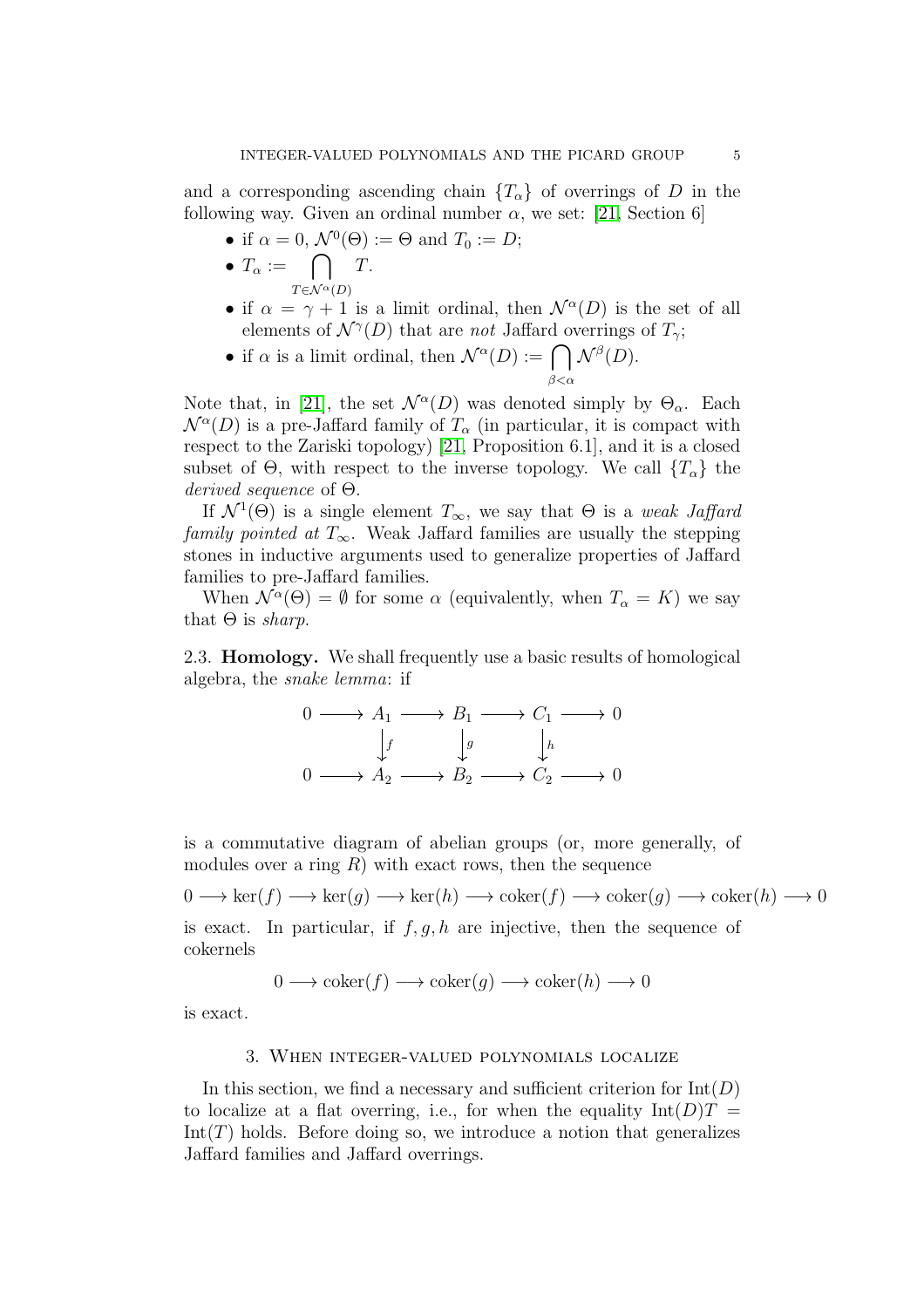**Definition 3.1.** Let D be an integral domain and  $\Theta \subseteq \text{Over}(D)$ . We say that  $\Theta$  is a t-Jaffard family of D if:

- either  $\Theta = \{K\}$  or  $K \notin \Theta$ ;
- every  $T \in \Theta$  is flat over D;
- $\bullet$   $\Theta$  is independent;
- $\bullet$   $\Theta$  is locally finite;
- $\bullet \bigcap \{T \mid T \in \Theta\} = D.$

We say that an overring  $T$  of  $D$  is a t-Jaffard overring if it belongs to a t-Jaffard family of D.

Note that, in particular, every Jaffard family is a t-Jaffard family, and thus every Jaffard overring is a t-Jaffard overring. The converse does not hold: for example, if D is a Krull domain, then the family of localizations at its prime ideals of height 1 is a t-Jaffard family, but it is not a Jaffard family unless D has dimension 1.

The following proposition can be seen as a variant of [\[19,](#page-22-12) Lemma 5.3].

**Proposition 3.2.** Let T be a t-Jaffard overring of D. Then, for every fractional ideal I of D, we have  $(D: I)T = (T:IT)$ .

*Proof.* Let  $\Theta$  be a t-Jaffard family of D containing T, and let  $A :=$  $\bigcap \{S \mid S \in \Theta \setminus \{T\}\}\.$  Since  $\Theta \setminus \{T\}$  is locally finite, it is compact, and thus, by [\[10,](#page-22-9) Corollary 5]

$$
AT = \left(\bigcap_{S \in \Theta \setminus \{T\}} S\right) T = \bigcap_{S \in \Theta \setminus \{T\}} ST = K.
$$

Hence,

 $(D : I)T = (T \cap A : I)T = ((T : I) \cap (A : I))T = (T : I)T \cap (A : I)T.$ We have  $(T : I)T = (T : IT)T = (T : IT);$  on the other hand,  $(A: I)$  is an A-ideal, and thus  $(A: I)T = (A: I)AT = K$ . Hence,  $(D: I)T = (T: IT)$ , as claimed.

We now go back to studying integer-valued polynomials. The following is a slight generalization of [\[2,](#page-22-0) Theorem I.2.1].

**Proposition 3.3.** Let T be a flat overring of D and  $f \in K[X]$ . Then  $f(D)T = f(T)T$ .

*Proof.* Clearly  $f(D) \subseteq f(T)$ , and thus  $f(D)T \subseteq f(T)T$ . Conversely, let  $t \in T$ : we need to show that  $f(t) \in f(D)T$ . Consider  $I := (f(D)T)$ :  $f(t) = (f(D)D : f(t))T$ . If  $f(t) \notin f(D)T$ , then  $(f(D)D : f(t)) \subseteq P$ for some prime ideal P such that  $PT \neq T$ ; hence,  $1 \notin (f(D)D)$ :  $f(t)$ ) $D_P = (f(D)D_P : f(t))$ . However,  $f(D)D_P = f(D_P)D_P$  by [\[2,](#page-22-0) Theorem I.2.1] (since  $D_P$  is a localization of D), and  $f(t) \in D_P$  since  $T \n\subset D_P$  (by the flatness of T). This is a contradiction, and thus  $f(t) \in f(D)T$  and  $f(D)T = f(T)T$ .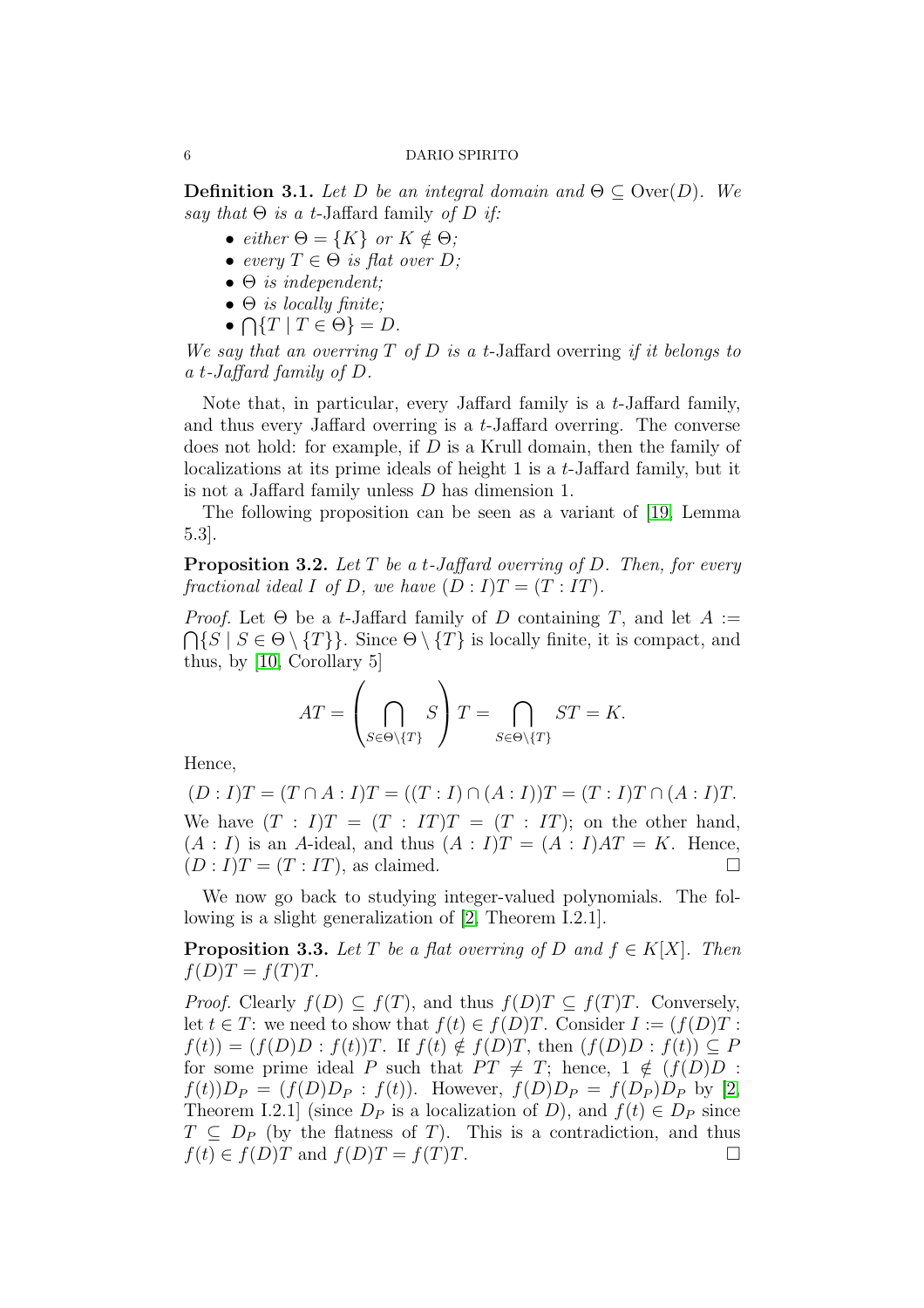<span id="page-6-2"></span><span id="page-6-0"></span>**Proposition 3.4.** Let T be a flat overring of D, and let  $f \in K[X]$ .

- <span id="page-6-1"></span>(a)  $f \in \text{Int}(D)$  if and only if  $(D :_D f(D))$   $T = T$ .
- (b)  $f \in Int(T)$  if and only if  $(T : T f(D)T) = T$ .

*Proof.* [\(a\)](#page-6-0) If  $(D :_D f(D))T = T$ , then  $1 = d_1t_1 + \cdots + d_nt_n$  for some  $d_i \in (D :_D f(D)), t_i \in T;$  hence

$$
f(X) = f(X)(d_1t_1 + \dots + d_nt_n) = \sum_{i=1}^n (f(X)d_it_i).
$$

However,  $f(d)d_i \in D$  for all  $d \in D$ , since  $d_i \in (D :_D f(D))$ , and thus each  $f(X)d_i \in \text{Int}(D)$ . Hence  $f(X) \in \text{Int}(D)$ . Conversely, suppose  $f \in \text{Int}(D)T$ . If  $T = D_P$  for some prime ideal P, then  $\text{Int}(D)D_P =$ Int(D)<sub>P</sub> and thus there is an  $s \in D \setminus P$  such that  $sf \in Int(D)$ ; hence  $s \in (D :_D f(D))$  and  $(D :_D f(D))D_P = D_P$ . For the general case, if  $f \in \text{Int}(D)T$  then  $f \in \text{Int}(D)D_P$  for all prime ideals P of D such that  $PT \neq T$  (as T is flat,  $T \subseteq D_P$  for all such P), and thus  $(D :_D$  $f(D)D_P = D_P$ ; the claim now follows from the fact that all maximal ideals of T are extensions of prime ideals of D.

[\(b\)](#page-6-1) If  $f \in \text{Int}(T)$  then  $f(T) \subseteq T$  and thus  $f(D)T \subseteq T$ ; hence  $(T : T f(D)T) = T$ . Conversely, if  $(T : T f(D)T) = T$  then it contains 1, and thus  $f(D)T \subseteq T$ . Since  $f(D)T = f(T)T$ , we have  $f(T) \subseteq T$ and  $f \in \text{Int}(T)$ .

Joining the two characterizations, we have our criterion.

**Theorem 3.5.** Let T be a flat overring of D. Then,  $Int(D)T = Int(T)$ if and only if  $(D :_D f(D))T = (T :_T f(D)T)$  for every  $f \in K[X]$ .

*Proof.* It is enough to apply the two conditions of Proposition [3.4.](#page-6-2)  $\Box$ 

As a consequence, we get back several known results about the possibility of localizing the ring  $Int(D)$ . Recall that a *Mori domain* is a domain whose divisorial ideals satisfy the ascending chain condition.

<span id="page-6-4"></span><span id="page-6-3"></span>**Proposition 3.6.** Let  $T$  be a flat overring of  $D$ . Suppose that one of the following conditions hold:

- (a) T is a Jaffard overring of D;
- (b)  $T$  is a t-Jaffard overring of  $D$ ;
- $(c)$  D is one-dimensional and locally finite;
- (d) [\[2,](#page-22-0) Theorem I.2.3]  $D$  is Noetherian;
- (e) [\[3,](#page-22-1) Proposition 2.1]  $D$  is Mori.

Then, we have  $\text{Int}(D)T = \text{Int}(T)$ .

*Proof.* If T is a Jaffard or t-Jaffard overring, then  $(D : I)T = (T : I)$ IT) for all ideals I, and thus in particular for  $I = f(D)D$ . If D is one-dimensional and locally finite, then every flat overring is a Jaffard overring and we are in the previous case.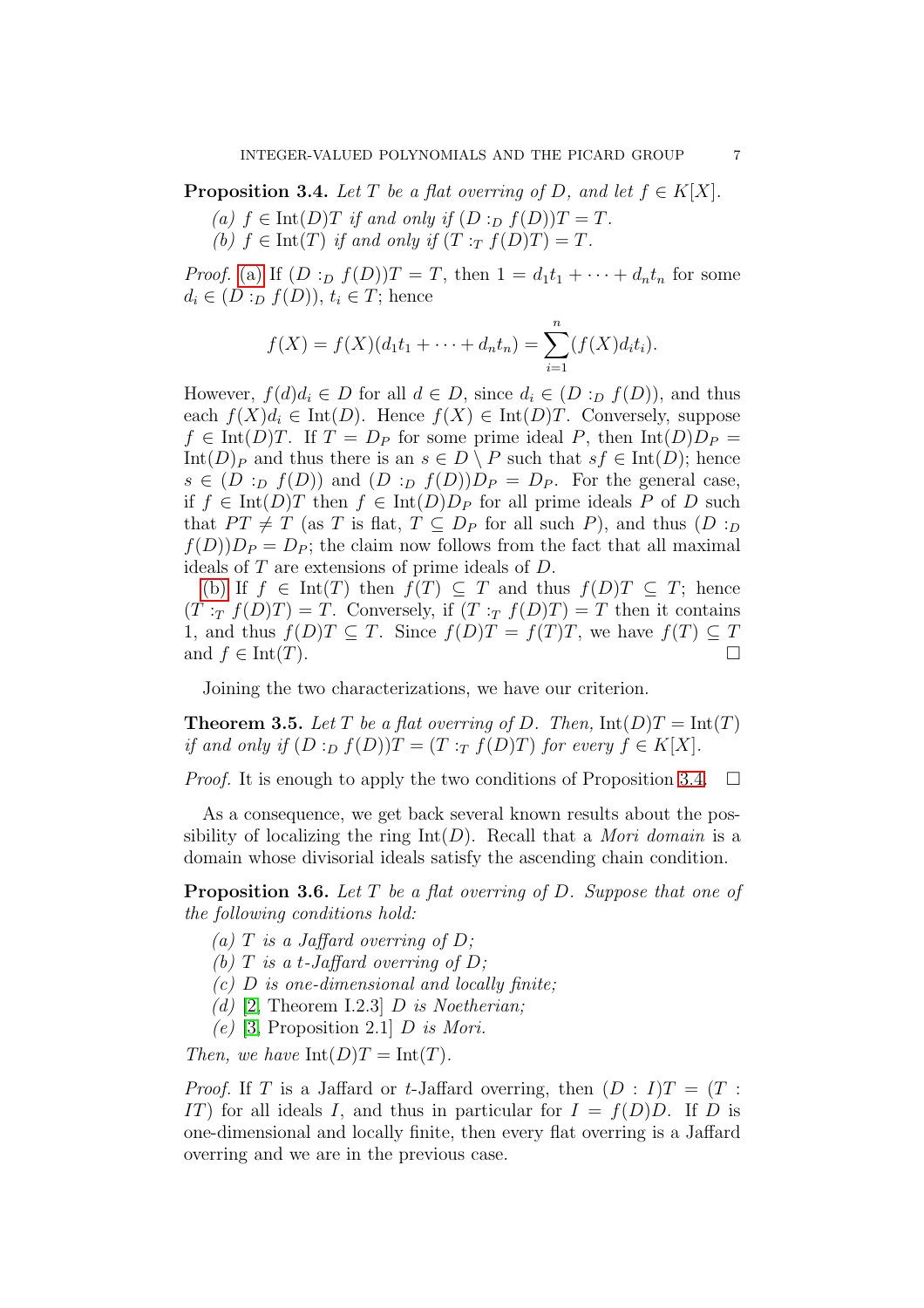If D is Noetherian, then  $f(D)D$  is finitely generated, and thus we can bring the flat overring inside the conductor.

If  $D$  is Mori, then every ideal is strictly v-finite, and thus there is a finitely generated ideal  $J \subseteq f(D)D$  such that  $(D : f(D)) = (D : J)$ . Hence,

$$
(D : f(D))T = (D : J)T = (T : JT) \supseteq (T : f(D)T) \supseteq (D : f(D))T
$$
  
and thus 
$$
(D : f(D))T = (T : f(D)T).
$$

We end this section with a result which will be useful alter.

<span id="page-7-0"></span>**Proposition 3.7.** Let D be an integral domain, T a flat overring and  $\Lambda$  be a complete family of flat overrings of T. If  $Int(D)S = Int(S)$  for every  $S \in \Lambda$ , then  $\text{Int}(D)T = \text{Int}(T)$ .

*Proof.* Let  $f \in \text{Int}(T)$ : then,  $f(T) \subseteq T \subseteq S$  for every  $S \in \Lambda$ , i.e.,  $f \in \text{Int}(T, S) = \text{Int}(S) = \text{Int}(D)S$ . Hence,

$$
f \in \bigcap_{S \in \Lambda} \text{Int}(D)S = \bigcap_{S \in \Lambda} \text{Int}(D)TS = \text{Int}(D)T,
$$

since  $\Lambda$  is complete over T. The claim is proved.  $\square$ 

# 4. The Picard group

When  $Int(D)$  is nontrival, a direct calculation of its Picard group can only be done under very special circumstances, for example when  $D$  is a discrete valuation ring or an analytically irreducible one-dimensional domain [\[2,](#page-22-0) Proposition VIII.2.8 and Corollary VIII.3.10]. To reach more cases, the main tool is globalization: for example, if  $D$  is onedimensional Noetherian domain, then there is a short exact sequence [\[2,](#page-22-0) Theorem VIII.1.9]

$$
0 \longrightarrow Pic(D) \longrightarrow Pic(Int(D)) \longrightarrow \bigoplus_{M \in Max(D)} Pic(Int(D_M)) \longrightarrow 0.
$$

In this section, we begin to extend the use of this kind of exact sequence by considering the case of Jaffard families.

**Definition 4.1.** Let T be a flat overring of D. Then extension map of Picard groups is the group homomorphism

$$
\psi_{D,T}
$$
: Pic(*D*)  $\longrightarrow$  Pic(*T*),  
[*I*]  $\longmapsto$  [*IT*].

If  $\Theta$  is a family of flat overrings of D, the Picard group of D relative to  $\Theta$  is

$$
Pic(D, \Theta) := \{ [I] \in Pic(D) \mid [IT] = [T] \text{ for all } T \in \Theta \}.
$$
  
If  $\Theta = \{T\}$  we write  $Pic(D, T) := Pic(D, \{T\}).$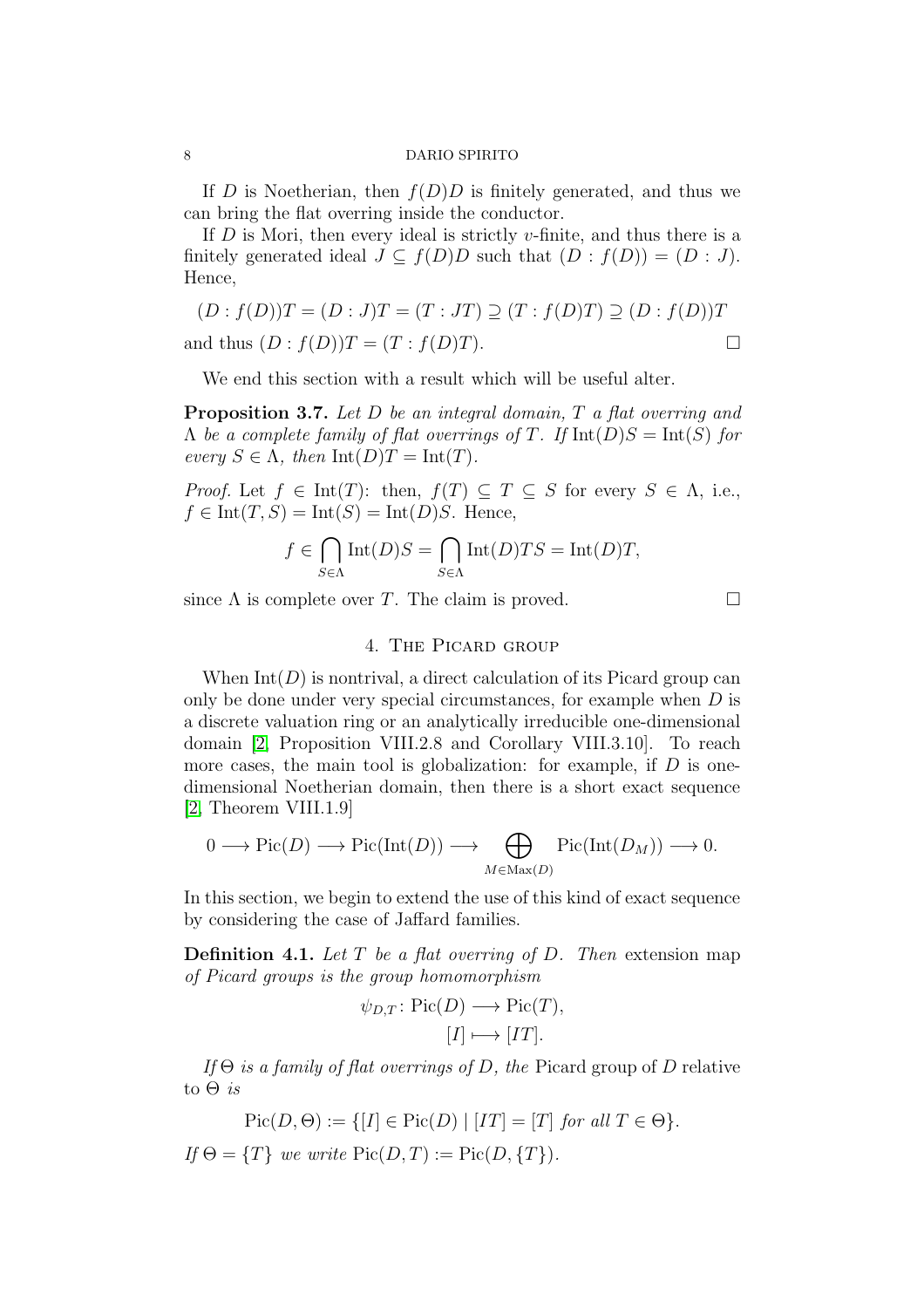Since  $\psi_{D,T}$  is a group homomorphism,  $Pic(D, \Theta)$  is always a subgroup of Pic(D) (indeed, it is the intersection of the kernels of the  $\psi_{D,T}$ , as T ranges in  $\Theta$ ). When every element of  $\Theta$  is local,  $Pic(D, \Theta) = Pic(D)$ .

The starting point of the globalization results of [\[2,](#page-22-0) Chapter VIII] is an extension map from  $Int(D)$  to the direct product of  $Int(D)_M =$  $Int(D)D_M$ , as M ranges among the maximal ideals of D [\[2,](#page-22-0) Proposition VIII.1.6]. Likewise, our study begins by examining the extension map

(1) 
$$
\pi_{\Theta} \colon \mathrm{Pic}(\mathrm{Int}(D)) \longrightarrow \prod_{T \in \Theta} \mathrm{Pic}(\mathrm{Int}(T)),
$$

$$
[I] \longmapsto ([\mathrm{Int}(T)]),
$$

for some arbitrary family  $\Theta$  of flat overrings.

**Lemma 4.2.** Let T be a flat overring of D. Then,  $Int(D)T$  is a flat *overring of*  $Int(D)$ .

*Proof.* Since T is flat, it is the colimit of a directed set  $\{M_i\}$  of free D-modules; since each of these is contained in the quotient field of  $D$ , there are  $x_i$  such that  $M_i = x_i D$ . It is straightforward to see that Int(D)T is the colimit of  $\{x_i\text{Int}(D) = \text{Int}(D)M_i\}$ , and thus it is flat over  $\text{Int}(D)$ .

<span id="page-8-1"></span>**Proposition 4.3.** Let  $\Theta$  be a family of flat overrings of D. Then, there is an exact sequence

$$
0 \longrightarrow Pic(D, \Theta) \longrightarrow Pic(Int(D)) \xrightarrow{\pi_{\Theta}} \prod_{T \in \Theta} Pic(Int(D)T).
$$

*Proof.* Let  $i : Pic(D, \Theta) \longrightarrow Pic(Int(D)), I \mapsto Int(D)$  be the extension map; we need to show that  $i(\text{Pic}(D, \Theta)) = \ker \pi_{\Theta}$ . If  $[I] \in$ Pic(D,  $\Theta$ ), then I becomes principal in each  $T \in \Theta$ , and thus  $\pi_{\Theta} \circ$  $i([I]) = [IInt(D)T]$  is principal, i.e.,  $i(Pic(D, \Theta)) \subseteq \ker \pi_{\Theta}$ .

Conversely, suppose  $[I] \in Pic(Int(D))$  becomes principal in each Pic(Int( $D$ )T). By [\[2,](#page-22-0) Remark VIII.1.5], we can suppose without loss of generality that I is a unitary ideal of Int(D). Let  $J := I \cap D$ . For each  $T$ , the ideal  $JT$  is principal and generated by an element of  $J$ ; hence,  $IInt(D)T = JInt(D)T$  for each  $T \in \Theta$ . Let  $\Lambda := \{\text{Int}(D)T \mid T \in \Theta\};$ then, the map  $\star_{\Lambda}: I \mapsto \bigcap \{IT \mid T \in \Lambda\}$  is a star operation (see e.g. [\[14,](#page-22-14) Chapter 32]) and  $I^{\star_{\Lambda}} = (JInt(D))^{\star_{\Lambda}}$ . Since I is invertible,  $I = I^{\star_{\Lambda}}$ , and analogously  $JInt(D) = (JInt(D))^{\star_{\Lambda}}$ ; thus  $I = JInt(D)$ . Hence  $[J] \in i(\text{Pic}(D, \Theta))$  and  $i(\text{Pic}(D, \Theta)) \supseteq \ker \pi_{\Theta}$ , as claimed.  $\square$ 

We now prove the first theorem of this section.

<span id="page-8-0"></span>**Theorem 4.4.** Let  $\Theta$  be a Jaffard family of D. Then, there is an exact sequence

$$
0 \longrightarrow Pic(D, \Theta) \longrightarrow Pic(Int(D)) \longrightarrow \bigoplus_{T \in \Theta} Pic(Int(T)) \longrightarrow 0.
$$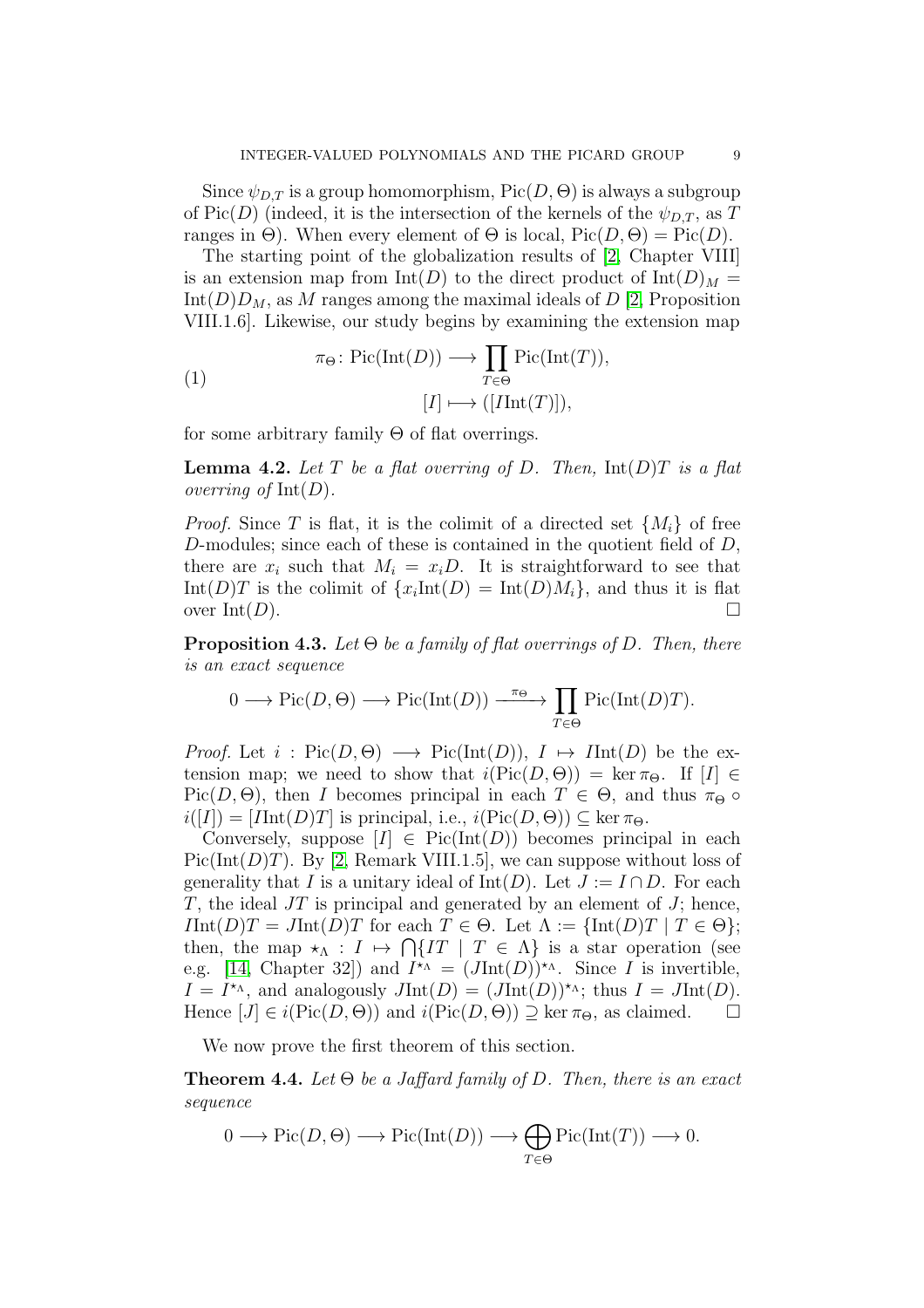*Proof.* We first note that, by Proposition [3.6](#page-6-3)[\(a\),](#page-6-4) we have  $Int(D)T =$ Int(T), and thus  $Pic(Int(D)T) = Pic(Int(T)).$ 

 $\prod {\rm Pic}(\text{Int}(T)) \mid T \in \Theta$ . We claim that its image is just the direct Let  $\Delta$  be the image of the extension map  $\pi_{\Theta}$ : Pic(Int(D))  $\longrightarrow$ sum.

Indeed, if  $[I] \in Pic(Int(D))$  then by [\[2,](#page-22-0) Remark VIII.1.5] we can suppose that I is an integral unitary ideal of  $Int(D)$ ; in particular, I contains a nonzero constant a. Since  $\Theta$  is a Jaffard family, it is locally finite, and thus  $aT = T$  for all but finitely many  $T \in \Theta$ ; hence,  $IInt(T) = Int(T)$  for all but finitely many T, and thus  $[IInt(T)]$  is almost always equal to  $[\text{Int}(T)]$ . It follows that  $\Delta$  is contained in the direct sum.

To prove the converse, it is enough to show that, for any  $T \in \Theta$  and any  $[J] \in Pic(Int(T))$ , there is a  $[I] \in Pic(Int(D))$  such that  $[Int(T)] =$ [J] and  $[*Hint*(S)] = [Int(S)]$  for every  $S \in \Theta$ ,  $S \neq T$ . Again by [\[2,](#page-22-0) Remark VIII.1.5 we can suppose that  $J$  is an integral unitary ideal of Int(T); moreover, we can suppose that  $J = (f_1, \ldots, f_n)$ Int(T) for some  $f_1, \ldots, f_n \in \text{Int}(D)$ . Let  $L := J \cap D = J \cap T \cap D = I \cap D$ : then,  $LS = S$ for every  $S \in \Theta$ ,  $S \neq T$ . Then,  $I' := (f_1, \ldots, f_n) \text{Int}(D) + L \text{Int}(D)$  is contained in I and finitely generated, but  $I'Int(T) = J$  and  $I'Int(S) =$ Int(S), as well as  $I'K[X] = K[X]$ . It follows that  $I' = I$ , and thus I is finitely generated.

We show that  $I$  is locally principal. Let  $M$  be a maximal ideal of Int(D): if  $M \cap D = (0)$  then Int(D)<sub>M</sub> is a localization of K[X], and thus  $IInt(D)_M$  is principal. If  $M \cap D \neq (0)$ , then  $Int(D)_M$  contains Int(D)S for some  $S \in \Theta$ , and thus  $IInt(D)_M = Int(S)Int(D)_M$ . If  $S \neq T$ , then  $IInt(D)_M = Int(S)Int(D)_M = Int(D)_M$  is principal. If  $S = T$ , then  $IInt(T) = J$  is invertible, and thus  $IInt(D)_M$  is principal since Int(D)<sub>M</sub> is a localization of Int(T). Thus I is locally principal and thus invertible; therefore the direct sum is in the image of  $\psi_{\Theta}$ . The claim is proved.  $\Box$ 

While very similar to the localization result for Dedekind domains, Theorem [4.4](#page-8-0) includes in its statement the group  $Pic(D, \Theta)$ , which may not be easy to calculate. In the next theorem, we trade its presence with the one of the Picard groups  $Pic(T)$ ; we first show how they are related.

<span id="page-9-0"></span>**Proposition 4.5.** Let  $\Theta$  be a Jaffard family of D. Then, there is an exact sequence

$$
0 \longrightarrow \mathrm{Pic}(D,\Theta) \longrightarrow \mathrm{Pic}(D) \longrightarrow \bigoplus_{T \in \Theta} \mathrm{Pic}(T) \longrightarrow 0.
$$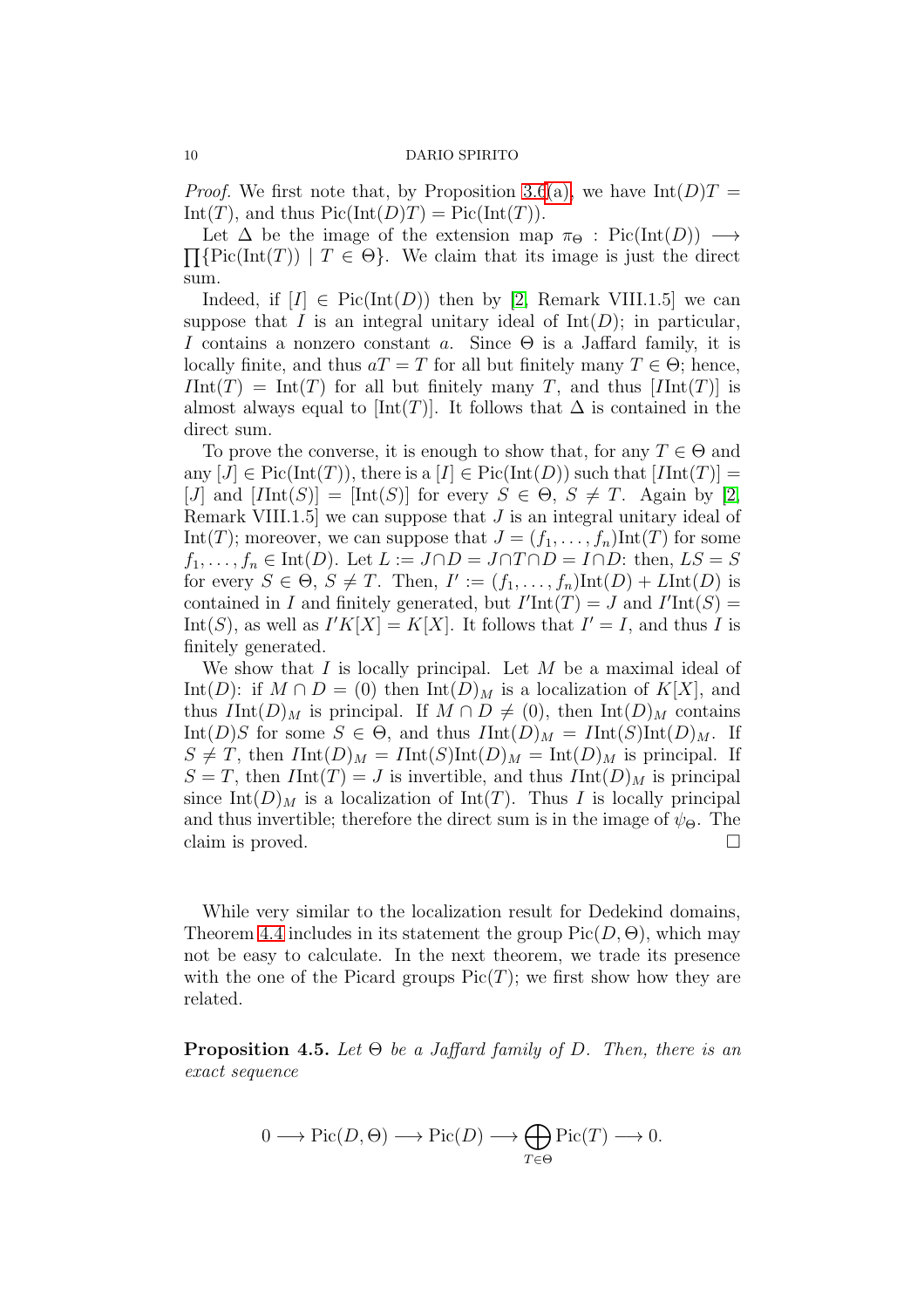*Proof.* By [\[19,](#page-22-12) Proposition 7.1], the extension map

$$
\Gamma: \operatorname{Inv}(D) \longrightarrow \bigoplus_{T \in \Theta} \operatorname{Inv}(T),
$$

$$
I \longmapsto IT
$$

is an isomorphism. Since every principal ideal of D becomes principal in each T,  $\Gamma$  induces a surjective map  $\Gamma'$ : Pic $(D) \longrightarrow \bigoplus {\rm Pic}(T)$  $T \in \Theta$ , whose kernel by definition is exactly Pic $(D, \Theta)$ . The claim is proved.

**Definition 4.6.** Let D be an integral domain, and let  $\iota_D : Pic(D) \longrightarrow$  $Pic(Int(D)), I \mapsto Int(D),$  be the canonical extension map. We define the int-polynomial Picard group of  $D$  as the quotient

$$
\mathcal{P}(D) := \frac{\text{Pic}(\text{Int}(D))}{\iota_D(\text{Pic}(D))}.
$$

If  $T$  is a flat overring of  $D$ , we also define the int-polynomial Picard group of  $(D, T)$  as

$$
\mathcal{P}(D,T) := \frac{\text{Pic}(\text{Int}(D)T)}{\iota_{D,T}(\text{Pic}(T))},
$$

where  $\iota_{D,T} : Pic(T) \longrightarrow Pic(Int(D)T)$  is the extension map.

Note that, when D is a local ring,  $Pic(D) = (0)$ , and thus  $P(D) =$  $Pic(Int(D)).$ 

<span id="page-10-0"></span>**Theorem 4.7.** Let  $\Theta$  be a Jaffard family of D. Then, there is an exact sequence

$$
0 \longrightarrow Pic(D) \longrightarrow Pic(Int(D)) \longrightarrow \bigoplus_{T \in \Theta} \mathcal{P}(T) \longrightarrow 0.
$$

In particular,

$$
\mathcal{P}(D) \simeq \bigoplus_{T \in \Theta} \mathcal{P}(T).
$$

Proof. Consider the commutative diagram

$$
0 \longrightarrow Pic(D, \Theta) \longrightarrow Pic(D) \longrightarrow \bigoplus_{T \in \Theta} Pic(T) \longrightarrow 0
$$
  

$$
\downarrow_{\rho} \qquad \qquad \downarrow_{\phi}
$$
  

$$
0 \longrightarrow Pic(D, \Theta) \longrightarrow Pic(Int(D)) \longrightarrow \bigoplus_{T \in \Theta} Pic(Int(T)) \longrightarrow 0
$$

The first row is exact by Proposition [4.5,](#page-9-0) while the second one from Theorem [4.4;](#page-8-0) on the other hand, the leftmost vertical map is the identity and the other two vertical maps are injective. By the snake lemma,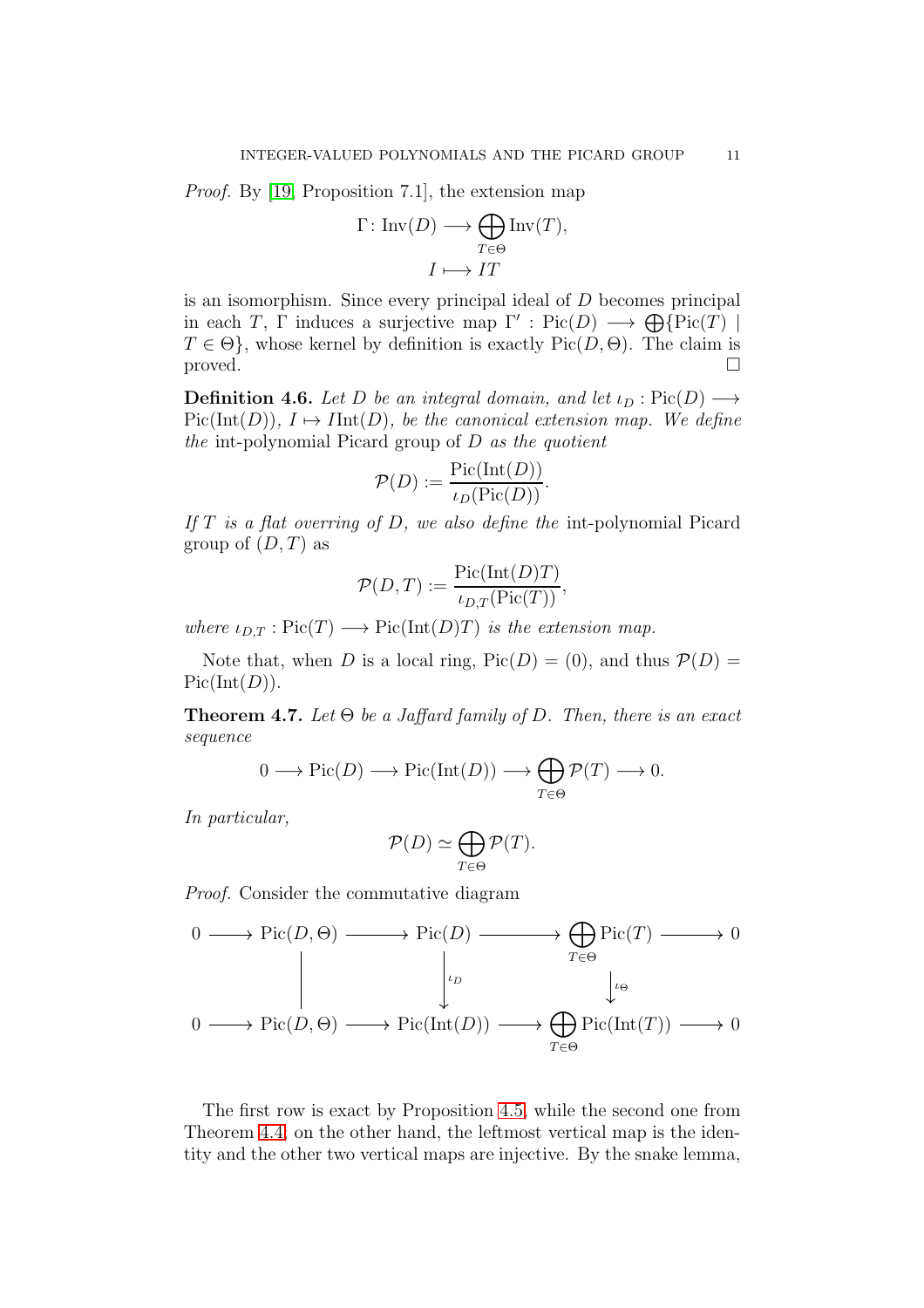there is an exact sequence  $0 \longrightarrow \text{coker } \iota_D \longrightarrow \text{coker } \iota_{\Theta} \longrightarrow 0$ . By definition, coker  $\iota_D$  is just  $\mathcal{P}(D)$ , while coker  $\iota_{\Theta}$  is the direct sum  $\bigoplus \mathcal{P}(T)$ , and thus we have the isomorphism. The sequence (which is exact by definition)

$$
0 \longrightarrow Pic(D) \longrightarrow Pic(Int(D)) \longrightarrow \mathcal{P}(D) \longrightarrow 0
$$

then becomes the one in the statement by substituting  $\mathcal{P}(D)$  with the direct sum.

A domain is h-local if every nonzero ideal is contained in only finitely many maximal ideals and every nonzero prime ideal is contained in only one maximal ideal. The previous theorems immediately give the following.

Corollary 4.8. Let D be an integral domain such that one of the following conditions holds.

- $(a)$  D is h-local;
- (b)  $D$  is one-dimensional and locally finite;
- (c) D is a one-dimensional Noetherian domain.

Then, there is an exact sequence

$$
0 \longrightarrow Pic(D) \longrightarrow Pic(Int(D)) \longrightarrow \bigoplus_{M \in Max(D)} Pic(Int(D_M)) \longrightarrow 0.
$$

In particular,  $\mathcal{P}(D) \simeq \bigoplus$  $M \in Max(D)$  $\mathcal{P}(D_M) \simeq \quad \bigoplus$  $M \in Max(D)$  $Pic(Int(D_M)).$ 

*Proof.* We first note that, if  $D$  is one-dimensional and locally finite, then  $D$  is h-local; likewise, if  $D$  is one-dimensional and Noetherian, then it is locally finite. Hence it is enough to prove the claim for D h-local.

If D is h-local,  $\Theta := \{D_M \mid M \in \text{Max}(D)\}\$ is a Jaffard family, and thus the claim follows either from Theorem [4.4](#page-8-0) (since  $Pic(D, \Theta) =$  $Pic(D))$  or by Theorem [4.7](#page-10-0) (since  $\mathcal{P}(D_M) = Pic(Int(D_M))$  as  $D_M$  is  $\Box$ local).

**Proposition 4.9.** Let D be a locally finite Prüfer domain. Then, there is a split exact sequence

$$
0 \longrightarrow Pic(D) \longrightarrow Pic(Int(D)) \longrightarrow \bigoplus_{\substack{M \in \text{Max}(D) \\ h(M) = 1}} Pic(Int(D_M)) \longrightarrow 0.
$$

In particular,

$$
\mathrm{Pic}(\mathrm{Int}(D)) \simeq \mathrm{Pic}(D) \oplus \bigoplus_{\substack{M \in \mathrm{Max}(D) \\ h(M) = 1}} \mathrm{Pic}(\mathrm{Int}(D_M))
$$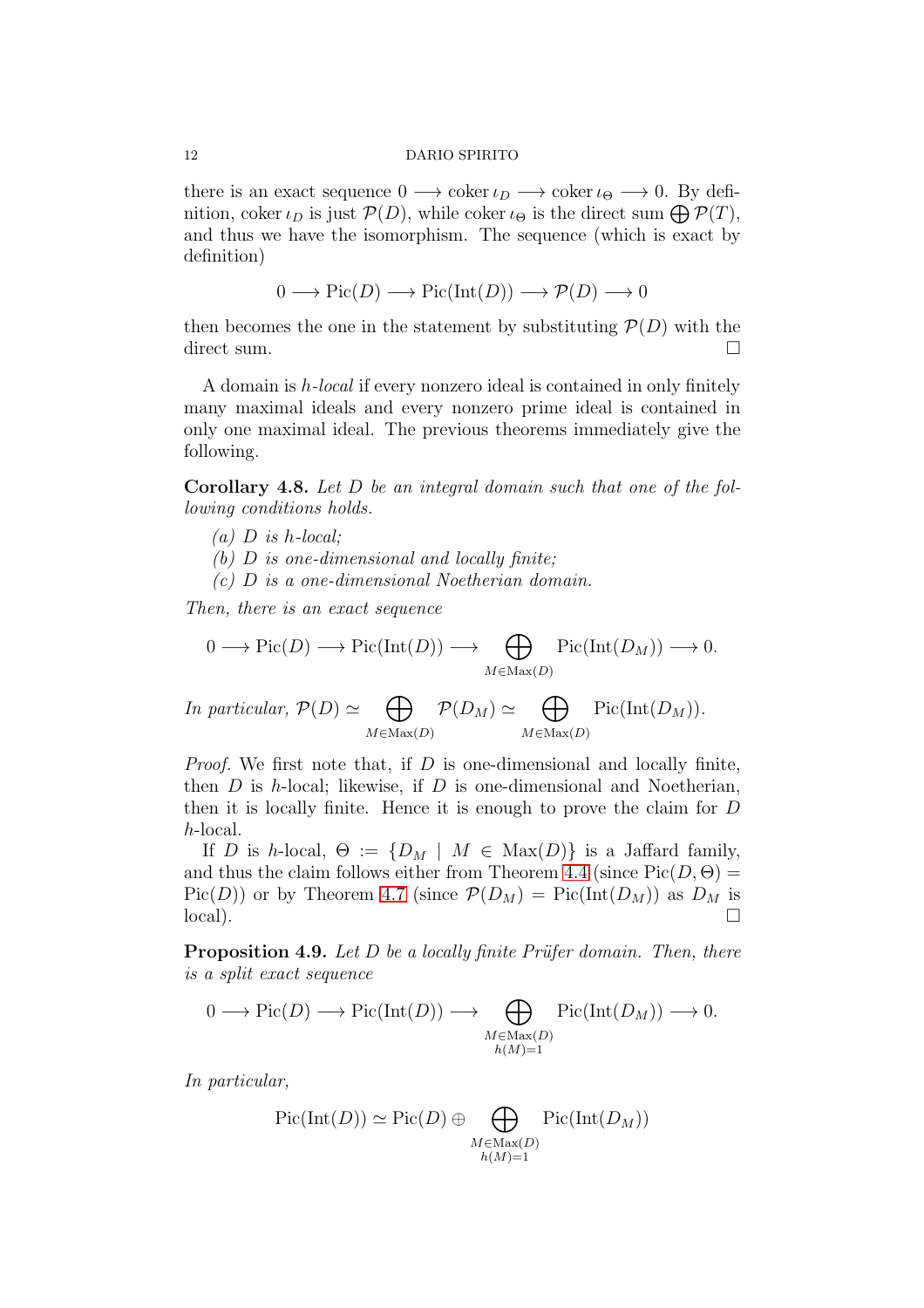*Proof.* Let  $T := \bigcap \{D_M \mid M \in \text{Max}(D), h(M) > 1\}$ , and let  $\Theta :=$  ${D_M \mid M \in \text{Max}(D), h(M) = 1} \cup {T}.$  Then,  $\Theta$  is complete, locally finite, and each of its elements is flat over D. Moreover,  $D_M D_N = K$ if  $M, N$  have height 1, while

$$
TD_N = \left(\bigcap_{\substack{M \in \text{Max}(D) \\ h(M) > 1}} D_M\right) D_N = \bigcap_{\substack{M \in \text{Max}(D) \\ h(M) > 1}} D_M D_N = K
$$

since each subset of  $Max(D)$  is compact. Hence,  $\Theta$  is independent and thus a Jaffard family. By Theorem [4.4](#page-8-0) there is an exact sequence

$$
0 \longrightarrow Pic(D) \longrightarrow Pic(Int(D)) \longrightarrow \mathcal{P}(T) \oplus \bigoplus_{\substack{M \in \text{Max}(D) \\ h(M) = 1}} \mathcal{P}(D_M) \longrightarrow 0.
$$

Each Pic( $D_M$ ) is trivial since  $D_M$  is local. We claim that  $Pic(Int(T)) =$  $Pic(T).$ 

Let P be a maximal ideal of T. Then,  $T_P$  is a valuation domain of dimension strictly greater than 1, and thus by [\[2,](#page-22-0) Proposition I.3.16] we have Int $(T_P) = T_P[X]$ ; hence also Int $(T) = T[X]$ . Since T is integrally closed, the natural map  $Pic(T) \longrightarrow Pic(T[X])$  is an isomorphism [\[12,](#page-22-15) Corollary 6.1.5, and thus the quotient  $\mathcal{P}(T) = \frac{\text{Pic}(\text{Int}(T))}{\text{Pic}(T)}$  is trivial. Hence, the sequence in the statement is exact.

To show that it is split, it is enough to note that  $Pic(Int(D_M))$  is always a free group (if  $D_M$  is not discrete since in that case  $Pic(Int(D_M)) =$  $Pic(D_M[X]) = (0)$ , if  $D_M$  is discrete by [\[5,](#page-22-16) Proposition 7.7]). The isomorphism follows.  $\Box$ 

## 5. The surjectivity of the extension map

A consequence of Theorem [4.4](#page-8-0) (or rather, of its proof) is that when T is a Jaffard overring then the extension map  $Pic(Int(D)) \longrightarrow Pic(Int(D)T) =$  $Pic(Int(T))$  is surjective. This property is in general not true, not even for an extension map  $Pic(D) \longrightarrow Pic(T)$  where  $D \subseteq T$  is a flat extension: D may be a local ring (so  $Pic(D)$  is trivial), while the Picard group of a flat overring may not be trivial. Moreover, even if the surjectivity hold, it need not to pass to integer-valued polynomials: we will give in Example [6.5](#page-17-1) below an example where  $Pic(D) \longrightarrow Pic(T)$ is surjective, while  $Pic(Int(D)) \longrightarrow Pic(Int(T))$  is not. In this section, we collect some sufficient conditions for this surjectivity to hold, which will be useful later, as well as a direct application to the calculation of  $Pic(Int(D))$  for one-dimensional domains.

<span id="page-12-0"></span>**Lemma 5.1.** Let  $D$  be an integral domain,  $T$  a flat overring of  $D$ , and let L be a sublattice of  $\text{Over}(D)$  such that  $\bigcup \{S \mid S \in \mathcal{L}\} = T$ . If the extension map  $Pic(D) \longrightarrow Pic(S)$  is surjective for every  $S \in \mathcal{L}$ , then the extension map  $Pic(D) \longrightarrow Pic(T)$  is surjective.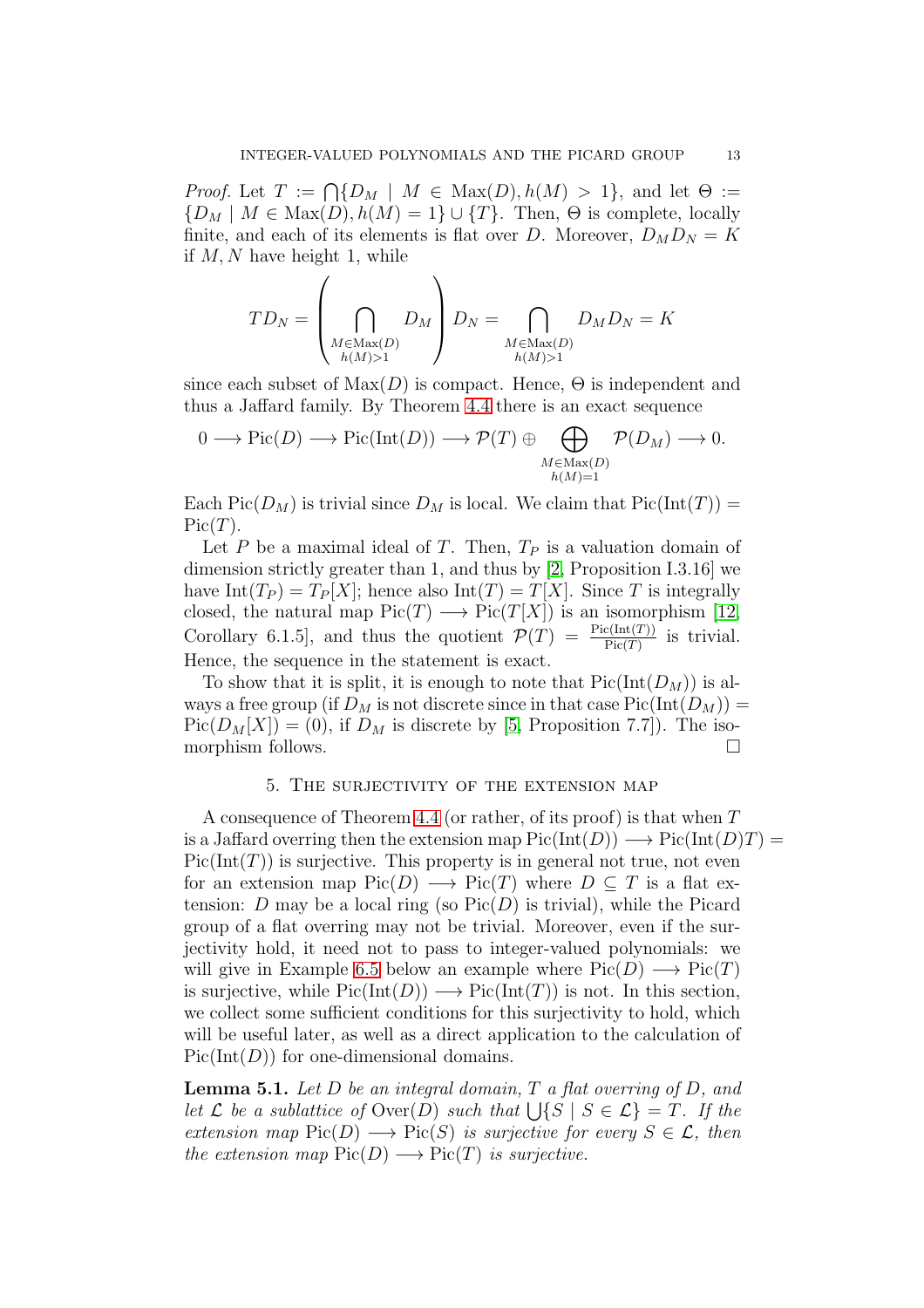*Proof.* We first note that, for every finite subset  $A \subseteq T$ , there is an  $S \in \mathcal{L}$  containing A: indeed, each  $a \in A$  is contained in some  $S_a \in \mathcal{L}$ , and since  $\mathcal L$  is a sublattice of Over $(D)$ , there is an  $S \in \mathcal L$  containing all  $S_a$  and thus all of A.

Let  $I := (x_1, \ldots, x_n)$  be an invertible ideal of T, and let  $J :=$  $(y_1, \ldots, y_m)$  be its inverse. Then,  $x_i y_j \in T$  for every  $i, j$ , and there are  $r_{ij} \in T$  such that  $1 = \sum_{i,j} r_{ij} x_i y_j$ . Therefore, there is an  $S \in \mathcal{L}$ that contains all  $x_i$ , all  $x_i y_j$  and all  $r_{ij}$ .

Consider  $I_0 := (x_1, \ldots, x_n)S$  and  $J_0 := (y_1, \ldots, y_m)S$ ; then, by construction,  $I_0J_0 \subseteq S$  and  $1 \in I_0J_0$ . Hence,  $I_0J_0 = S$ , so  $I_0$  is invertible in S. Clearly  $I_0T = I$ . By hypothesis, there is an invertible ideal  $I_1$  of D such that  $[I_1S] = [I_0]$ ; thus,  $[I_1T] = [I_1ST] = [I_0T] = [I].$ It follows that the extension map  $Pic(D) \longrightarrow Pic(T)$  is surjective, as claimed.  $\Box$ 

<span id="page-13-0"></span>**Lemma 5.2.** Let  $D$  be an integral domain,  $T$  a flat overring of  $D$ , and let  $\mathcal L$  be a sublattice of  $\text{Over}(D)$  such that  $\bigcup \{S \mid S \in \Lambda\} = T$ . If the extension map  $Pic(Int(D)) \longrightarrow Pic(Int(D)S)$  is surjective for every  $S \in \mathcal{L}$ , then the extension map  $Pic(Int(D)) \longrightarrow Pic(Int(D)T)$  is surjective.

*Proof.* Let  $\mathcal{L}_1 := \{\text{Int}(D)S \mid S \in \Lambda\}$ : then,  $\mathcal{L}_1$  is a sublattice of Over(Int(D)). We claim that its union is Int(D)T. Indeed, if  $h \in$ Int(D)T then  $h = f_1t_1 + \cdots + f_nt_n$  for some  $f_i \in Int(D)$ ,  $t_i \in T$ ; if  $S \in \mathcal{L}$  contains  $t_1, \ldots, t_n$ , then  $h \in \text{Int}(D)S$ . Hence, we can apply Lemma [5.1](#page-12-0) to  $\mathcal{L}_1$ .

We shall apply this criteria in Propositions [6.1](#page-15-1) and [7.2](#page-19-0) below; we conclude this section by showing that for one-dimensional Prüfer domains we can exclude some maximal ideals with infinite residue field while controlling the change in the Picard group.

<span id="page-13-1"></span>**Lemma 5.3.** Let  $D$  be a one-dimensional Prüfer domain, and let  $T$ be a flat overring of D. Then, the extension map  $Pic(Int(D)) \longrightarrow$  $Pic(Int(D)T)$  is surjective.

*Proof.* Let  $\mathcal L$  be the family of all Jaffard overrings of D contained in T. Then,  $\mathcal L$  is a sublattice of  $\text{Over}(D)$ , since the product of two Jaffard overrings is a Jaffard overring, and the extension map  $Pic(Int(D)) \longrightarrow$  $Pic(Int(D)S) = Pic(Int(S))$  is surjective for all such S.

Take  $a \in T$ , and let  $I := (D :_D a) = a^{-1}D \cap D$ . Since D is a Prüfer domain, I is finitely generated; therefore, both the closed set  $V(I)$  and the open set  $D(I) \cap Max(D)$  of  $Max(D)$  are compact in the Zariski topology of Max $(D)$ . Let  $\Theta_1 := \{P \in \text{Max}(D) \mid P \in V(I)\}\$ and  $\Theta_2 :=$  $\{Q \in \text{Max}(D) \mid Q \in D(I) \cap \text{Max}(D)\},\$ and let  $S_i := \bigcap \{D_P \mid P \in \Theta_1\}.$ Applying [\[21,](#page-22-10) Propostion 4.8] to  $\Theta := \{D_M \mid M \in \text{Max}(D)\}\)$ , we obtain that  $\{S_1, S_2\}$  is a pre-Jaffard family of D; being finite, it is a Jaffard family, and thus  $S_1$  and  $S_2$  are Jaffard overrings.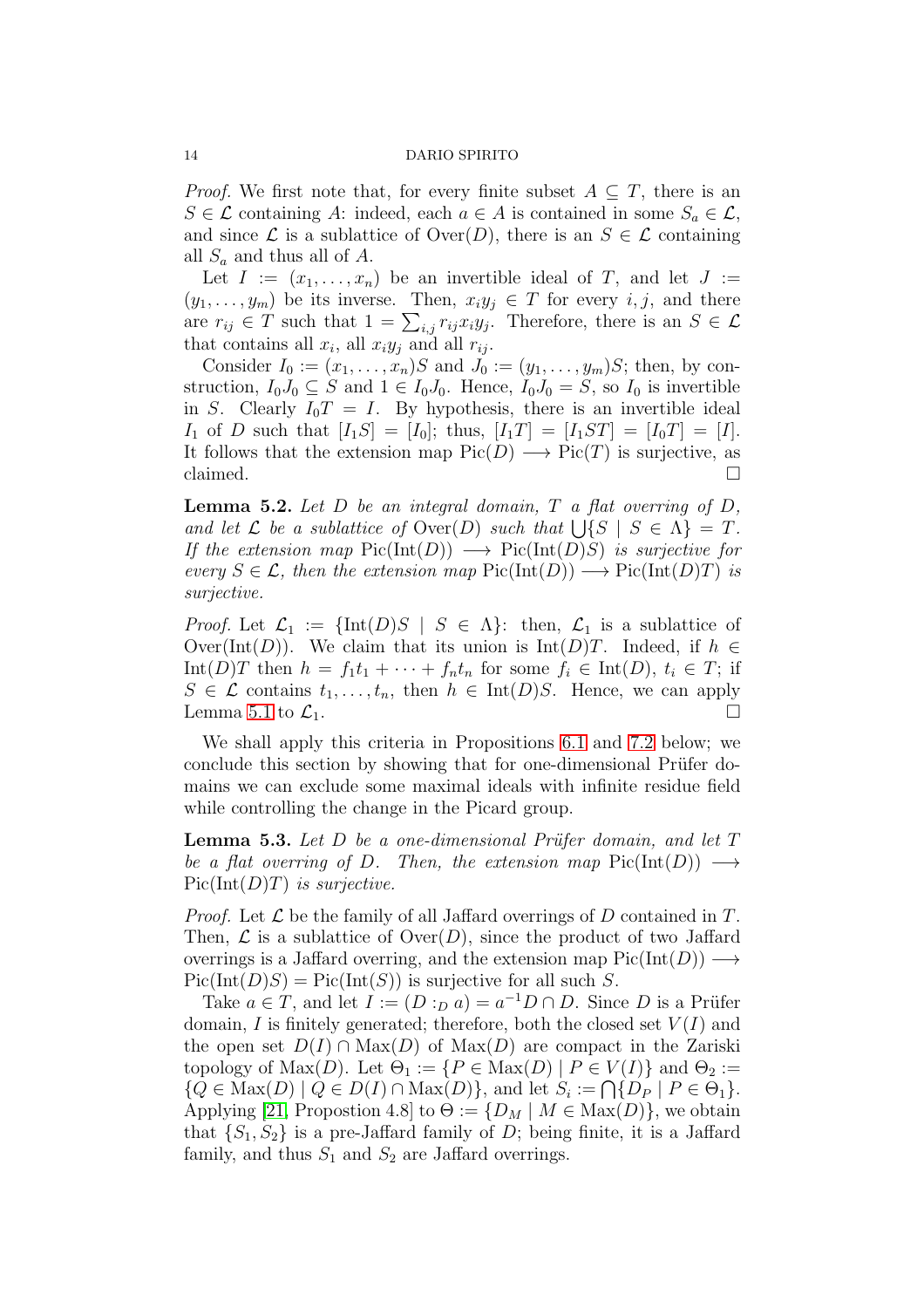By construction,  $a \in D_Q$  for every  $Q \in \Theta_2$ , and thus  $a \in S_2$ . Moreover, if P is a maximal ideal of D such that  $PT \neq T$ , then  $a \in D_P$ , and thus  $P \in \Theta_2$ ; hence  $S_2 \subseteq T$ . It follows that  $S_2 \in \mathcal{L}$ , and thus a belongs to the union of the elements of  $\mathcal{L}$ . Since a was arbitrary, T is equal to the union, and we can apply Lemma [5.2.](#page-13-0)

**Proposition 5.4.** Let D be a one-dimensional Prüfer domain, let  $X :=$  $\{M \in \text{Max}(D) \mid \text{Int}(D_M) \neq D_M[X]\}\$ and let  $T := \bigcap \{D_M \mid M \in X\}.$ Then, there is an exact sequence

$$
0 \longrightarrow Pic(D, T) \longrightarrow Pic(Int(D)) \longrightarrow Pic(Int(D)T) \longrightarrow 0.
$$

In particular,  $\mathcal{P}(D) \simeq \mathcal{P}(D,T)$ .

*Proof.* Let  $\overline{X}$  be the closure of X in  $Max(D)$ , with respect to the inverse topology. Then,  $\overline{X}$  is a closed set of  $Spec(D)$ , with respect to the inverse topology, and thus it is compact in the Zariski topology; hence, also  ${D_M \mid M \in \overline{X}}$  is compact, since it is homeomorphic to  $\overline{X}$ . Moreover,  $T = \bigcap \{D_P \mid P \in X\}$ . By [\[21,](#page-22-10) Proposition 4.8]  $\Theta := \{T\} \cup \{D_N \mid N \in \mathbb{R}\}$  $\text{Max}(D) \setminus \overline{X}$  is a pre-Jaffard family of D. By Proposition [4.3,](#page-8-1) there is an exact sequence

$$
0 \longrightarrow Pic(D, \Theta) \longrightarrow Pic(Int(D)) \longrightarrow Pic(Int(D)T) \oplus \prod_{N \in Max(D) \setminus \overline{X}} Pic(Int(D)D_N).
$$

Let  $N \in \text{Max}(D) \setminus \overline{X}$ . By definition,  $\text{Int}(D_N) = D_N[X]$ , and thus

$$
D_N[X] \subseteq \mathrm{Int}(D)D_N \subseteq \mathrm{Int}(D_N)D_N = D_N[X]D_N = D_N[X];
$$

hence  $Pic(Int(D)D_N) = Pic(D_N[X]) = Pic(D_N) = (0)$  since  $D_N$  is local and integrally closed. Hence, the direct product in the previous sequence vanishes. Moreover,  $ID<sub>N</sub>$  is principal for every invertible ideal I of D; hence,  $Pic(D, \Theta \setminus X) = Pic(D)$ , and  $Pic(D, \Theta) = Pic(D, T)$ . Thus, the exact sequence becomes

$$
0 \longrightarrow Pic(D, T) \longrightarrow Pic(Int(D)) \longrightarrow Pic(Int(D)T).
$$

To conclude, we note that the rightmost map of the sequence is the extension map, which is surjective by Lemma [5.3.](#page-13-1) Hence, the sequence of the statement is exact.

To prove the isomorphism, we apply the same method of Theorem [4.7:](#page-10-0) there is a commutative diagram

$$
0 \longrightarrow Pic(D, T) \longrightarrow Pic(D) \longrightarrow Pic(T) \longrightarrow 0
$$
  
\n
$$
\parallel \qquad \qquad \downarrow \qquad \qquad \downarrow
$$
  
\n
$$
0 \longrightarrow Pic(D, T) \longrightarrow Pic(Int(D)) \longrightarrow Pic(Int(D)T) \longrightarrow 0
$$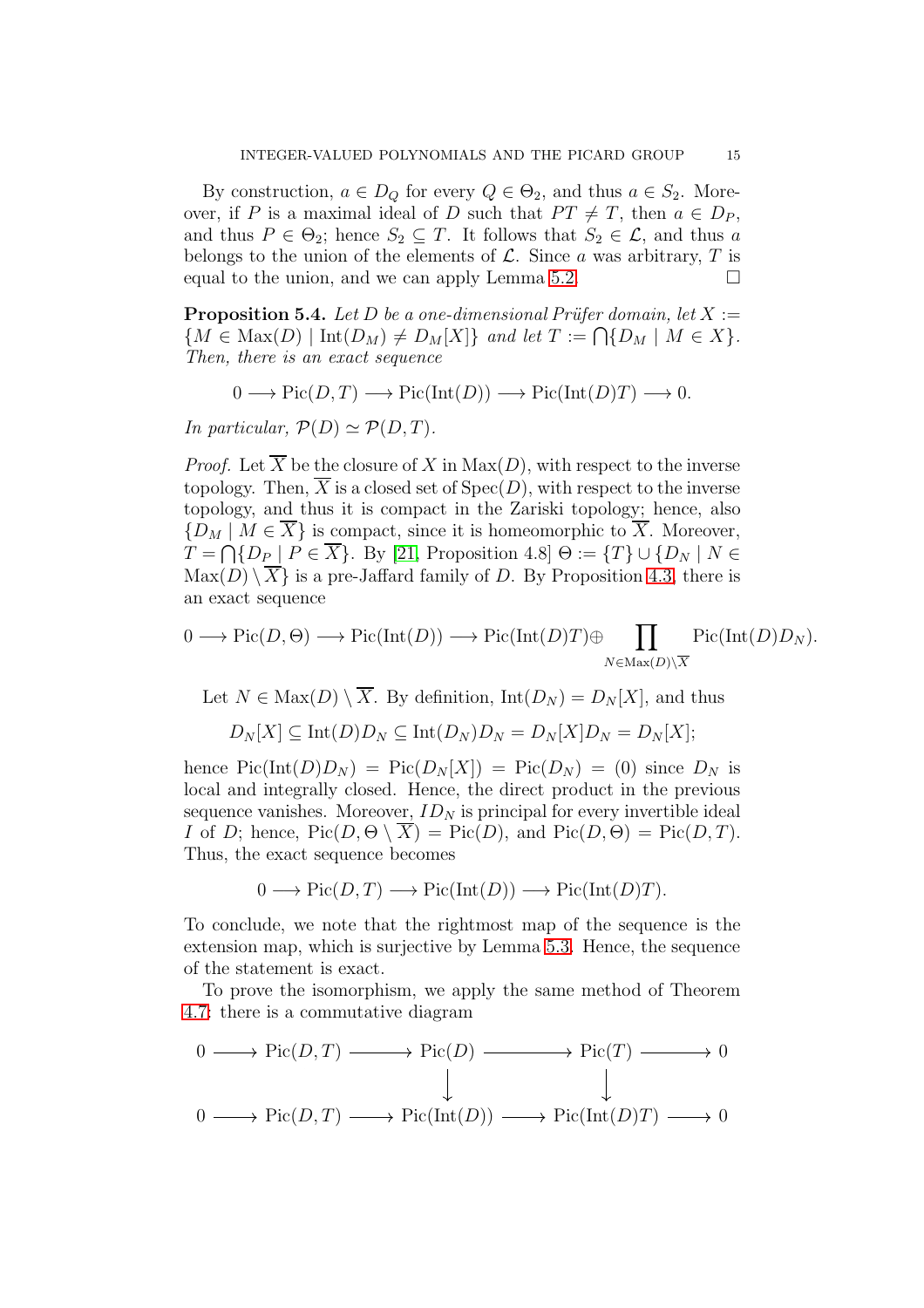The rows are exact (by definition and by the first part of the proof), while the vertical maps are injective (and the leftmost one is the identity). By the snake lemma, the cokernels of the other two vertical maps are isomorphic; since they are, respectively,  $\mathcal{P}(D)$  and  $\mathcal{P}(D, T)$ , the claim is proved.

## 6. Weak Jaffard families

<span id="page-15-0"></span>We now start to study how to extend Theorem [4.4](#page-8-0) towards weak Jaffard and pre-Jaffard families. In these cases, we have two problems: first, the equality  $Int(D)T = Int(T)$  may not hold (see Example [6.5](#page-17-1)) below); second, the cokernel of the map  $Pic(D) \longrightarrow Pic(Int(D))$  cannot reduce to the direct sum, and in general it may be difficult to actually determine it inside the direct product of the various  $Pic(Int(T))$  or  $Pic(Int(D)T)$ . The first problem cannot be resolved with our methods, and, for the most part, we will have to use the equality  $Int(D)T =$  $Int(T)$  as an additional hypothesis; to solve the second problem, on the other hand, our strategy will be to write the cokernel as the middle element of some other exact sequences, using this knowledge to write exact sequences involving the int-polynomial Picard groups.

We study in this section the case of weak Jaffard families, which will then be used as an inductive step in the next section (where we will deal with pre-Jaffard families).

<span id="page-15-1"></span>**Proposition 6.1.** Let D be an integral domain and let  $\Theta$  be a weak Jaffard family of D pointed at T. Then, the extension maps  $Pic(D) \longrightarrow$  $Pic(T)$  and  $Pic(Int(D)) \longrightarrow Pic(Int(D)T)$  are surjective.

*Proof.* Let  $\mathcal L$  be the lattice of Jaffard overrings of D contained in T. Then, the extension maps  $Pic(D) \longrightarrow Pic(S)$  and  $Pic(Int(D)) \longrightarrow$  $Pic(Int(D)S) = Pic(Int(S))$  are surjective for every  $S \in \mathcal{L}$ . We claim that  $\bigcup \{ S \mid S \in \mathcal{L} \} = T$ .

Indeed, let  $a \in T$ , and consider  $(D :_D a)$ . Then,  $(D :_D a)T = T$ , and thus by [\[21,](#page-22-10) Proposition 5.3(a)] there are only finitely many  $R \in \Theta$ such that  $(D :_D a)R \neq R$ , say  $R_1, \ldots, R_n$ . Define  $A := \bigcap \{R \in$  $\Theta, R \neq R_1, \ldots, R_n$ : then,  $\{A, R_1, \ldots, R_n\}$  is a complete and independent finite family of flat overrings of  $D$ , and thus it is a Jaffard family; moreover,  $(D :_{D} a)A = A$ . In particular, A is a Jaffard overring of D contained in T (hence,  $A \in \mathcal{L}$ ) such that  $a \in A$ : it follows that  $\bigcup \{ S \mid S \in \mathcal{L} \} = T$ .

The claims now follow from Lemmas [5.1](#page-12-0) and [5.2.](#page-13-0)  $\Box$ 

<span id="page-15-2"></span>**Proposition 6.2.** Let  $\Theta$  be a weak Jaffard family of D pointed at  $T_{\infty}$ . Let  $\pi_{\Theta}$ : Pic(Int(D))  $\longrightarrow \prod{\text{Pic}(\text{Int}(D)T) \mid T \in \Theta}$  be the extension map and let  $\Delta$  be its cokernel. Then, there is an exact sequence

$$
0 \longrightarrow \bigoplus_{T \in \Theta \setminus \{T_{\infty}\}} \text{Pic}(\text{Int}(T)) \longrightarrow \Delta \longrightarrow \text{Pic}(\text{Int}(D)T_{\infty}) \longrightarrow 0.
$$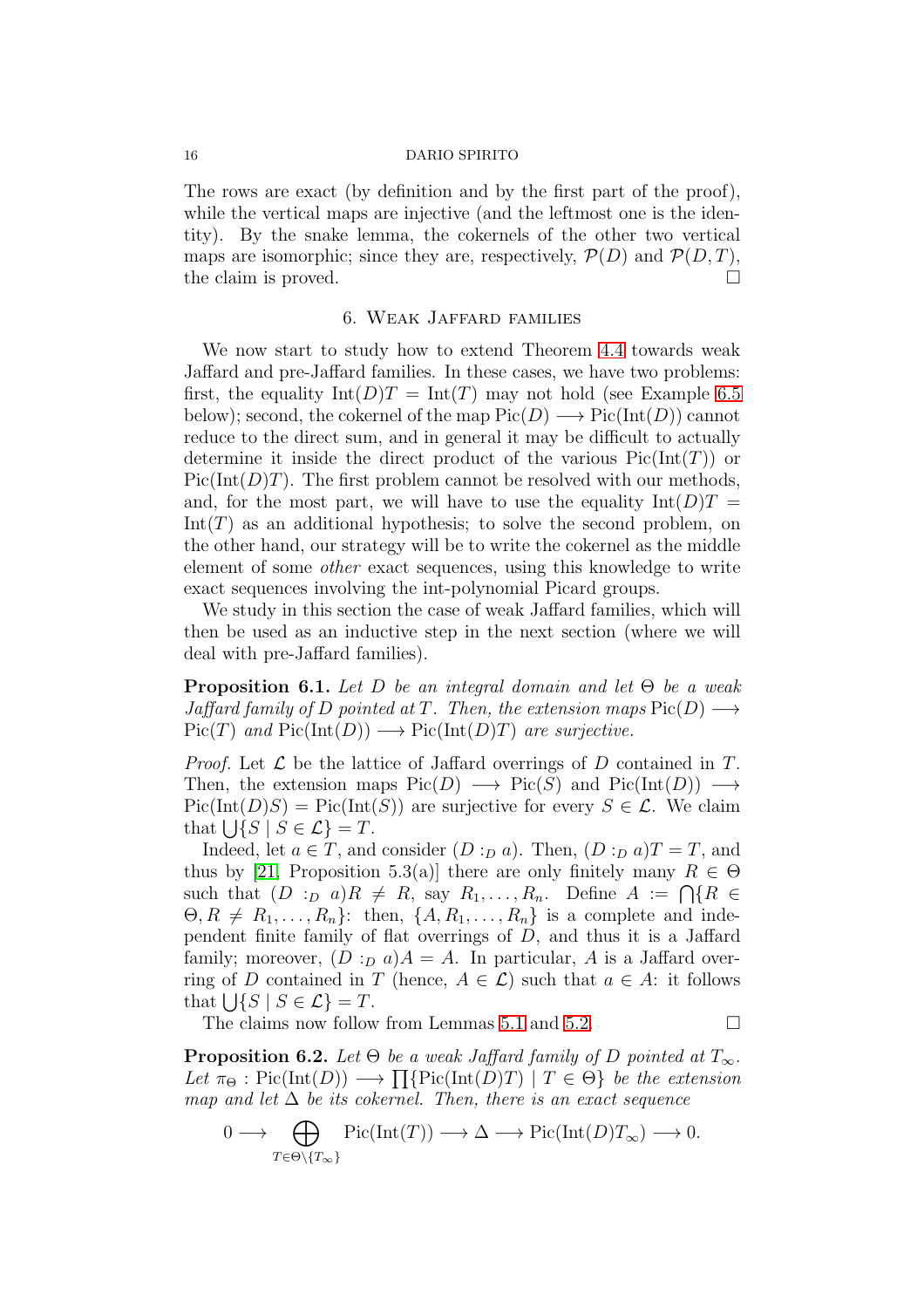*Proof.* We first note, that, for each  $T \in \Theta \setminus \{T_{\infty}\}\)$ , we have  $Int(D)T =$  $Pic(Int(T))$  by Proposition [3.6](#page-6-3)[\(a\),](#page-6-4) and thus  $Pic(Int(D)T) = Pic(Int(T))$ for these overrings.

The inclusion  $\Delta \subseteq \Pi$ {Pic(Int(D)T) |  $T \in \Theta$ } induces a projection  $\text{map }\pi': \Delta \longrightarrow \text{Int}(D)T_{\infty}, \text{whose Kernel contains exactly the extensions.}$ of the classes  $[I] \in Pic(Int(D))$  such that I becomes principal in each  $T \in \Theta \setminus \Lambda$ . We claim that this kernel is exactly  $\bigoplus \{Pic(\text{Int}(T)) \mid T \in$ Λ}.

We first show that the direct sum belongs to the kernel, and to do so we need to show that it is actually inside  $\Delta$ . If  $[J] \in Pic(Int(T))$ for some  $T \in \Theta$ ,  $T \neq T_{\infty}$ , we can consider the Jaffard family  $\{T, T^{\perp}\},$ where  $T^{\perp} := \bigcap \{ S \mid S \in \Theta \setminus \{T\} \}$ : then, by Theorem [4.4,](#page-8-0) there is a class  $[I] \in Int(Pic(D))$  such that  $[IT] = [J]$  and  $[IT^{\perp}] = [T^{\perp}]$ , so that  $[IS] = [S]$  for all other  $S \in \Theta$ . Thus the direct sum is contained in the kernel.

Conversely, suppose that  $[I] \in \text{ker } \pi'$ . Then,  $[T_\infty] = [T_\infty]$ , and thus there is an  $f \in I$  such that  $IT_{\infty} = fT_{\infty}$ . Hence,  $I' := f^{-1}I$  is an integral ideal of Int(D) such that  $I'T_{\infty} = T_{\infty}$ ; by [\[21,](#page-22-10) Proposition 5.3(a)],  $I'T \neq$ T for only finitely many  $T \in \Theta$ . Since  $[I'] = [I]$ , it follows that  $\pi_{\Theta}([I])$ belongs to the direct sum. Therefore, ker  $\pi' = \bigoplus_{T \in \Lambda} \mathrm{Pic}(\mathrm{Int}(T))$ , and the claim is proved.

To conclude, we need to show that the map  $\Delta \longrightarrow \text{Int}(D)T_{\infty}$  is surjective. However, this map factorizes the extension map  $Int(D) \longrightarrow$ Int(D)T<sub>∞</sub>, which is surjective by Proposition [6.1,](#page-15-1) and thus it is surjective itself. The claim is proved.

We now transform this result using int-polynomial Picard groups; the following lemma has the same role of Proposition [4.5.](#page-9-0)

<span id="page-16-0"></span>**Lemma 6.3.** Let  $\Theta$  be a weak Jaffard family pointed at  $T_{\infty}$ . Then, there is an exact sequence

$$
0 \longrightarrow \bigoplus_{T \in \Theta \setminus \{T_{\infty}\}} \text{Pic}(T) \longrightarrow \frac{\text{Pic}(D)}{\text{Pic}(D,\Theta)} \longrightarrow \text{Pic}(T_{\infty}) \longrightarrow 0.
$$

*Proof.* The extension map  $Pic(D) \longrightarrow Pic(T_{\infty})$  is surjective, with kernel Pic $(D, T_{\infty})$ . In particular, the kernel contains Pic $(D, \Theta)$ , and thus the extension map induces a surjective map  $\frac{\text{Pic}(D)}{\text{Pic}(D,\Theta)} \longrightarrow \text{Pic}(T_{\infty})$ with kernel  $\frac{\text{Pic}(D, T_{\infty})}{\text{D}_{\infty}(\mathcal{D}, \mathcal{O})}$  $\frac{\text{Pic}(D, 1\omega)}{\text{Pic}(D, \Theta)}$ . We claim that this group is isomorphic to  $\bigoplus$  Pic $(T)$ .  $T \in \Theta \backslash \{T_{\infty}\}$ 

Indeed, consider the extension map  $\phi : Pic(D, T_{\infty}) \longrightarrow \Box$  $T \in \Theta \backslash \{ T_{\infty} \}$  $Pic(T).$ Note that  $\phi$  is well-defined since, if  $IT_{\infty} = T_{\infty}$ , then  $IS \neq S$  only for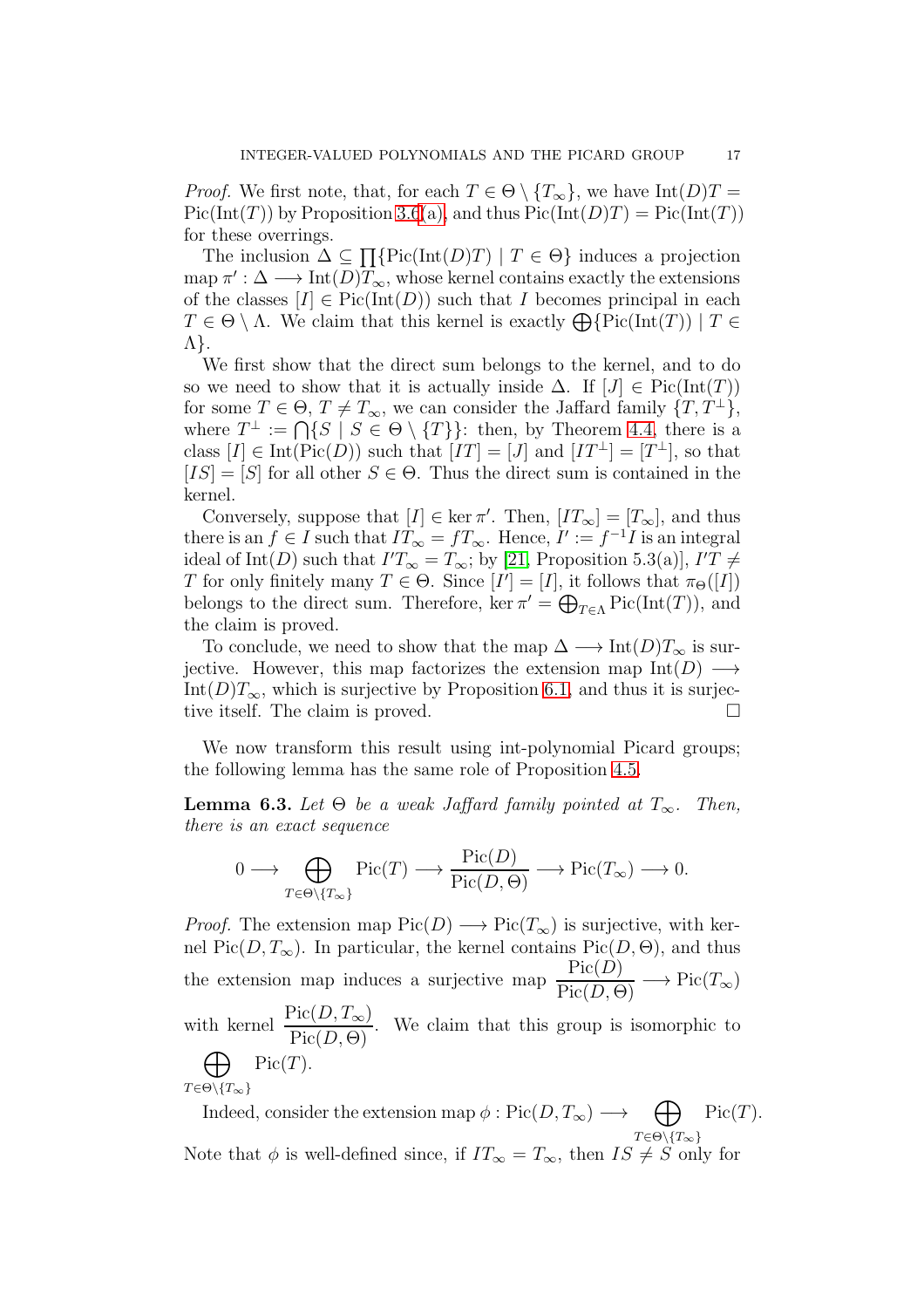finitely many  $S \in \Theta$  [\[21,](#page-22-10) Proposition 5.3(a)]. Moreover,  $\phi$  is surjective: indeed, let  $[I] \in Pic(T)$ , with  $I \subseteq T$ , and set  $J := I \cap D$ . Then, J is an invertbile ideal of D such that  $JS = S$  for all  $S \in \Theta$ ,  $S \neq T$ , and in particular  $JT_{\infty} = T_{\infty}$ . Therefore,  $\phi([J])$  is the element of the direct sum whose only nonzero coefficient is the one corresponding to T, which is equal to [I]. Thus,  $\phi$  is surjective.

The kernel of  $\phi$  is given by all  $[I] \in Pic(D, T_{\infty})$  that become principal in Pic(T) for each  $T \in \Theta$ ; that is, by definition, ker  $\phi = \text{Pic}(D, \Theta)$ . Thus  $\frac{\text{Pic}(D, T_{\infty})}{\text{D}'(D, D)}$  $\frac{\text{Pic}(D, I_{\infty})}{\text{Pic}(D, \Theta)} \simeq \bigoplus_{\pi \in \Theta \setminus \{0\}}$  $T \in \Theta \backslash \{ T_{\infty} \}$  $Pic(T)$ . The exactness of the sequence of the statement follows.  $\square$ 

<span id="page-17-0"></span>**Theorem 6.4.** Let  $\Theta$  be a weak Jaffard family of D pointed at  $T_{\infty}$ . Then, there is an exact sequence

$$
0 \longrightarrow \bigoplus_{T \in \Theta \setminus \{T_{\infty}\}} \mathcal{P}(T) \longrightarrow \mathcal{P}(D) \longrightarrow \mathcal{P}(D, T_{\infty}) \longrightarrow 0.
$$

Proof. Consider the commutative diagram

$$
0 \longrightarrow \bigoplus_{T \in \Theta \setminus \{T_{\infty}\}} \text{Pic}(T) \longrightarrow \frac{\text{Pic}(D)}{\text{Pic}(D,\Theta)} \longrightarrow \text{Pic}(T_{\infty}) \longrightarrow 0
$$
  

$$
0 \longrightarrow \bigoplus_{T \in \Theta \setminus \{T_{\infty}\}} \text{Pic}(\text{Int}(T)) \longrightarrow \Delta \longrightarrow \text{Pic}(\text{Int}(D)T_{\infty}) \longrightarrow 0
$$

where  $\Delta$  is the cokernel of  $\pi_{\Theta}$ . The first row is defined (and is exact) by Lemma [6.3,](#page-16-0) while the second row is exact by Proposition [6.2.](#page-15-2) All vertical maps are injective: the side ones since  $Pic(A) \longrightarrow Pic(Int(D)A)$ is always injective, while the middle one because the kernel of the natural map  $Pic(D) \longrightarrow \Delta$  is exactly  $Pic(D, \Theta)$ . By the snake lemma, the sequence of cokernels

$$
0 \longrightarrow \bigoplus_{T \in \Theta \setminus \{T_{\infty}\}} \mathcal{P}(T) \longrightarrow G \longrightarrow \mathcal{P}(D, T_{\infty}) \longrightarrow 0
$$

is exact. Moreover, the quotient G between  $\Delta$  and  $\frac{\text{Pic}(D)}{\text{D}^2 \times \text{D}^2}$  $\frac{\text{Pic}(D)}{\text{Pic}(D,\Theta)}$  is isomorphic to

$$
\frac{\operatorname{Pic}(\operatorname{Int}(D))/\operatorname{Pic}(D,\Theta)}{\operatorname{Pic}(D)/\operatorname{Pic}(D,\Theta)} \simeq \frac{\operatorname{Pic}(\operatorname{Int}(D))}{\operatorname{Pic}(D)} = \mathcal{P}(D);
$$

thus, we obtain exactly the exact sequence of the statement.  $\Box$ 

<span id="page-17-1"></span>**Example 6.5.** Let p be a prime number, and let  $V := \mathbb{Z}_{(p)}$ . Applying repeatedly [\[17,](#page-22-17) Chapter 6, Theorem 4], we can construct a chain of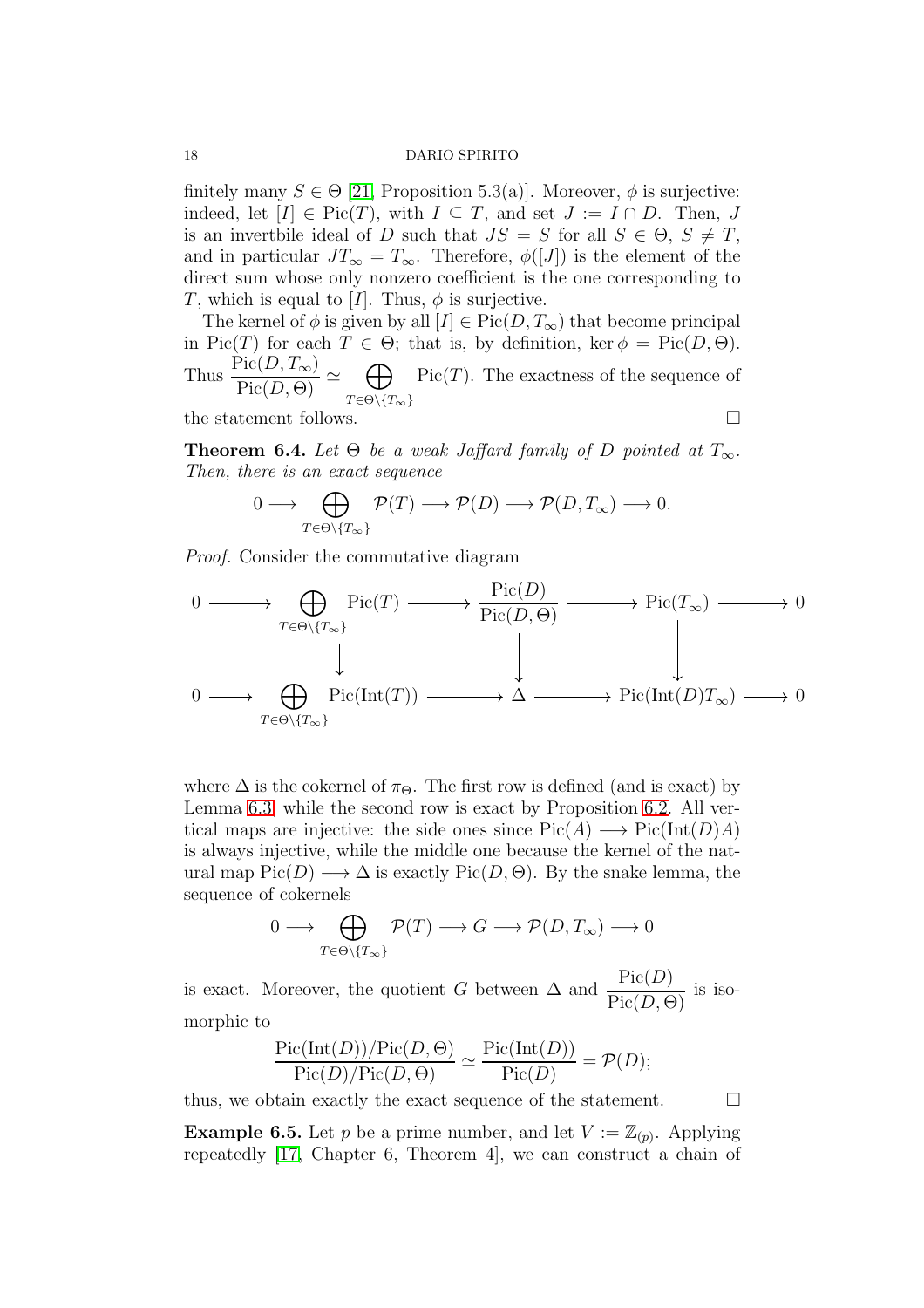extensions  $\mathbb{Q} = L_0 \subset L_1 \subset \cdots \subset L_n \subset \cdots$  such that, for every n, V has  $n+1$  extensions  $W_n, Z_{1,n}, \ldots, Z_{n,n}$  to  $L_n$ :

- $W_n$  extends to  $W_{n+1}$  and  $Z_{n+1,n+1}$  in  $L_{n+1}$ ;
- for  $i = 1, \ldots, n$ ,  $Z_{i,n}$  has a unique extension to  $L_{n+1}$ , namely  $Z_{i,n+1};$
- $V \subset W_n$  is an immediate extension;
- for each i, the extension  $V \subset Z_{i,n}$  is trivial on value groups, while the extension of residue fields has degree at least  $n$ .

Let  $L := \bigcup_n L_n$ . Then, the integral closure V of V in L is a onedimensional Prüfer domain whose localization at the maximal ideals are the extensions of V to L, namely  $W_{\infty} := \bigcup_n W_n$  and, for each  $i \in \mathbb{N}, Z_{i,\infty} := \bigcup_n Z_{i,n}.$ 

Each  $Z_{i,\infty}$  is an isolated point of  $\text{Zar}(\overline{V})$  (because there is a  $z \in$  $Z_{i,i} \setminus (W_i \cup Z_{1,i} \cup \cdots \cup Z_{i-1,i}),$  while  $W_{\infty}$  is not isolated, since every finite subset of  $W_{\infty}$  is contained in some  $W_k$  and thus also in  $W_{k,\infty}$ . In particular,  $\overline{V}$  is equal to the intersection of all  $W_{i,\infty}$ , and  $\Theta :=$  $\{W_{\infty}, Z_{i,\infty} \mid i \in \mathbb{N}\}\$ is a weak Jaffard family of  $\overline{V}$ .

The residue field of each  $Z_{i,\infty}$  is infinite, and thus Int $(Z_{i,\infty})$  is trivial; therefore, also Int( $\overline{V}$ ) is trivial, and thus Int( $\overline{V}$ ) $W_{\infty} = W_{\infty}[X]$ . However,  $W_{\infty}$  is a DVR with finite residue field, and thus Int( $W_{\infty}$ ) is not trivial [\[2,](#page-22-0) Proposition I.3.16]; it follows that  $Int(\overline{V})W_{\infty} \neq Int(W_{\infty})$ .

## 7. Pre-Jaffard families

<span id="page-18-0"></span>Proposition [6.2](#page-15-2) is, in some ways, the best result that is possible to obtain without adding more hypothesis. However, if Int $(D)T_{\infty}$  = Int( $T_{\infty}$ ) (something that need not to happen, see Example [6.5\)](#page-17-1), then one may in principle repeat the process by taking a weak Jaffard family  $\Theta'$  of  $T_{\infty}$  and apply the same result; hopefully, this can lead to a finer description of  $\Delta$  and thus of Pic(Int(D)) and  $\mathcal{P}(D)$ . The purpose of this section is to systematize this idea by using the notions of pre-Jaffard family and of its derived sequence (see Section [2.2\)](#page-3-0); we use throughout the section the notation introduced therein.

<span id="page-18-1"></span>**Lemma 7.1.** Let  $\Theta$  be a pre-Jaffard family of D, and let  $\gamma$  be a limit ordinal. Then,  $\vert \ \vert$  $\gamma<\alpha$  $T_{\gamma}=T_{\alpha}.$ 

*Proof.* Let R be the union of  $T_{\gamma}$ , for  $\gamma < \alpha$ . Then, R is the union of a chain of flat overrings, and thus it is itself flat; moreover,  $R \subseteq T_{\alpha}$  since  $T_{\gamma} \subseteq T_{\alpha}$  when  $\gamma < \alpha$ . If  $R \neq T_{\alpha}$ , then (since  $T_{\alpha}$  is flat too) there should be a nonzero prime ideal P of D such that  $PR \neq R$  and  $PT_{\alpha} = T_{\alpha}$ . Since  $\Theta$  is a Jaffard family, there is a unique  $T \in \Theta$  such that  $PT \neq T$ ; by construction,  $T \notin \mathcal{N}^{\alpha}(\Theta)$ , and since  $\alpha$  is a limit ordinal there is a  $\beta < \alpha$  such that  $T \notin \mathcal{N}^{\beta}(\Theta)$ . In this case, we have  $PT_{\beta} = T_{\beta}$ , and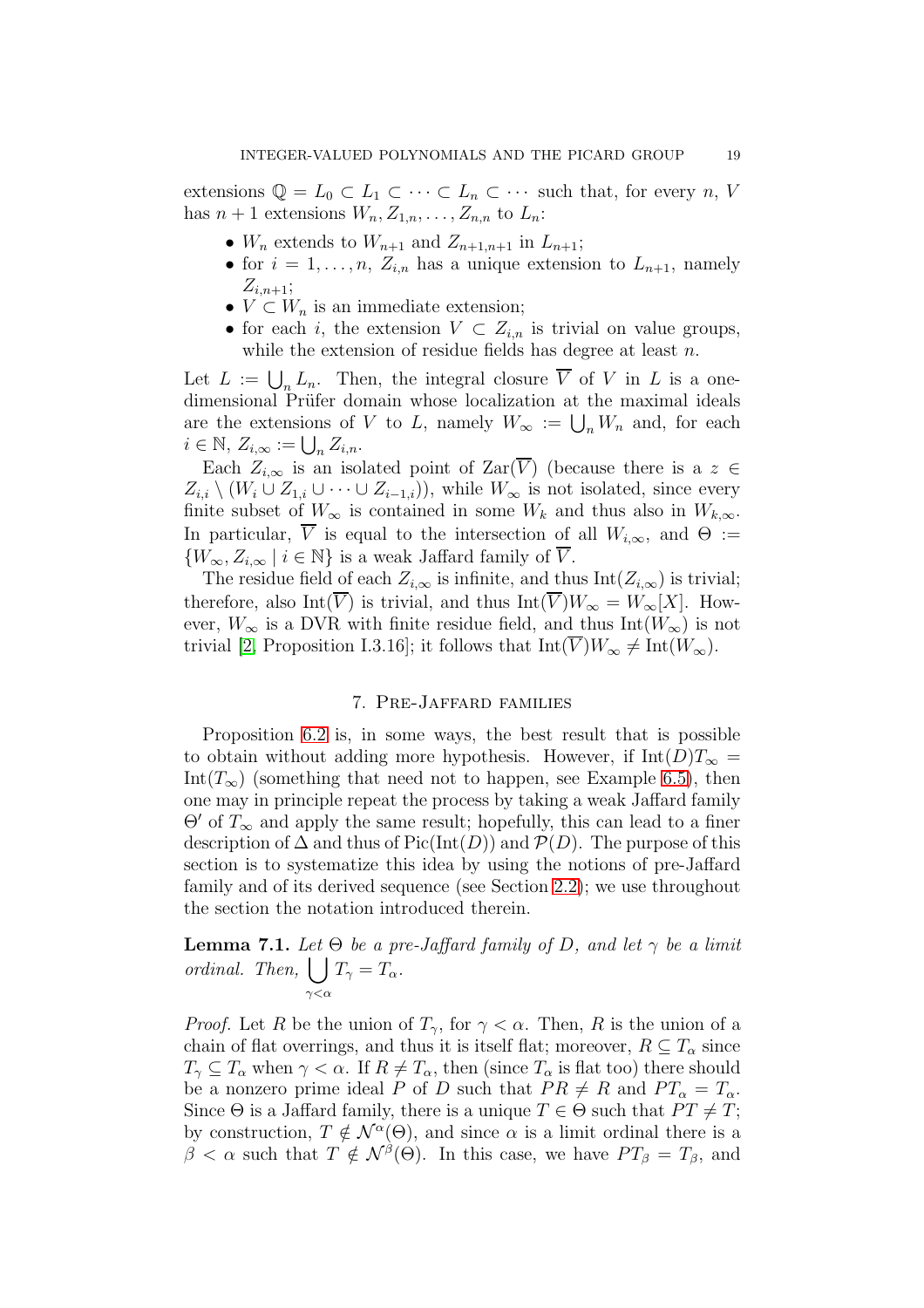thus  $PR = R$  since  $T_\beta \subseteq R$ . This is a contradiction, and thus  $R = T_\alpha$ , as claimed.  $\Box$ 

<span id="page-19-0"></span>**Proposition 7.2.** Let  $\Theta$  be a pre-Jaffard family of D, and let  $\{T_{\alpha}\}\$  be the derived series of D. Then:

(a) for each  $\alpha$ , the extension map  $Pic(D) \longrightarrow Pic(T_{\alpha})$  is surjective; (b) if  $\text{Int}(D)T_{\gamma} = \text{Int}(T_{\gamma})$  for every  $\gamma < \alpha$ , then the extension map  $Pic(Int(D)) \longrightarrow Pic(Int(D)T_{\alpha})$  is surjective.

*Proof.* We proceed by induction on  $\alpha$ , considering both cases at the same time. If  $\alpha = 0$  then  $T_{\alpha} = D$  and the claim is trivial. If  $\alpha$  is a limit ordinal, then by Lemma [7.1](#page-18-1)  $\int T_{\gamma} = T_{\alpha}$ , and the claim follows  $γ<\alpha$ 

by applying the inductive hypothesis and Lemmas [5.1](#page-12-0) and [5.2](#page-13-0) to  $\{T_{\gamma}\}\$  $\gamma < \alpha$ .

Suppose that  $\alpha = \gamma + 1$  is a successor ordinal. Then, the extension map  $Pic(D) \longrightarrow Pic(T_\alpha)$  factors as

$$
Pic(D) \longrightarrow Pic(T_{\gamma}) \longrightarrow Pic(T_{\alpha}).
$$

The first of these maps is surjective by hypothesis; on the other hand,  $\mathcal{N}^{\gamma}(\Theta)$  is a pre-Jaffard family of  $T_{\gamma}$ , and thus  $T_{\alpha}$  belongs to the weak Jaffard family  $(\mathcal{N}^{\gamma}(\Theta) \setminus \mathcal{N}^{\alpha}(\Theta)) \cup \{T_{\alpha}\}\$ , which implies that  $Pic(T_{\gamma}) \longrightarrow$  $Pic(T_\alpha)$  is surjective by Proposition [6.1.](#page-15-1) In the same way,  $Pic(Int(D)) \longrightarrow$  $Pic(Int(D)T_\alpha)$  factors as

$$
Pic(D) \longrightarrow Pic(Int(D)T_{\gamma}) \longrightarrow Pic(Int(D)T_{\alpha}).
$$

The first map is surjective by hypothesis; the second one is surjective since  $Pic(Int(D)T_{\gamma}) = Pic(Int(T_{\gamma}))$  and thus we can apply again Proposition [6.1.](#page-15-1) The claim is proved.

<span id="page-19-1"></span>**Theorem 7.3.** Let  $\Theta$  be a pre-Jaffard family of D, and let  $\{T_{\alpha}\}\$  be the derived series of D. Fix an ordinal  $\alpha$  and suppose that the following conditions hold:

- Int(D)T = Int(T) for each  $T \in \Theta \backslash \mathcal{N}^{\alpha}(\Theta)$  and for each  $T = T_{\gamma}$ with  $\gamma < \alpha$ ;
- $\mathcal{P}(\text{Int}(T))$  is a free group for each  $T \in \Theta \setminus \mathcal{N}^{\alpha}(\Theta)$ .

Then, there is an exact sequence

$$
0 \longrightarrow \bigoplus_{T \in \Theta \setminus \mathcal{N}^{\alpha}(\Theta)} \mathcal{P}(T) \longrightarrow \mathcal{P}(D) \longrightarrow \mathcal{P}(D, T_{\alpha}) \longrightarrow 0.
$$

*Proof.* By induction on  $\alpha$ . If  $\alpha = 1$  then  $\Lambda_{\alpha} = (\Theta \setminus \mathcal{N}^{\alpha}(\Theta)) \cup \{T_{\alpha}\}\$ is a weak Jaffard family of D, and thus the statement is exactly Theorem [6.4.](#page-17-0)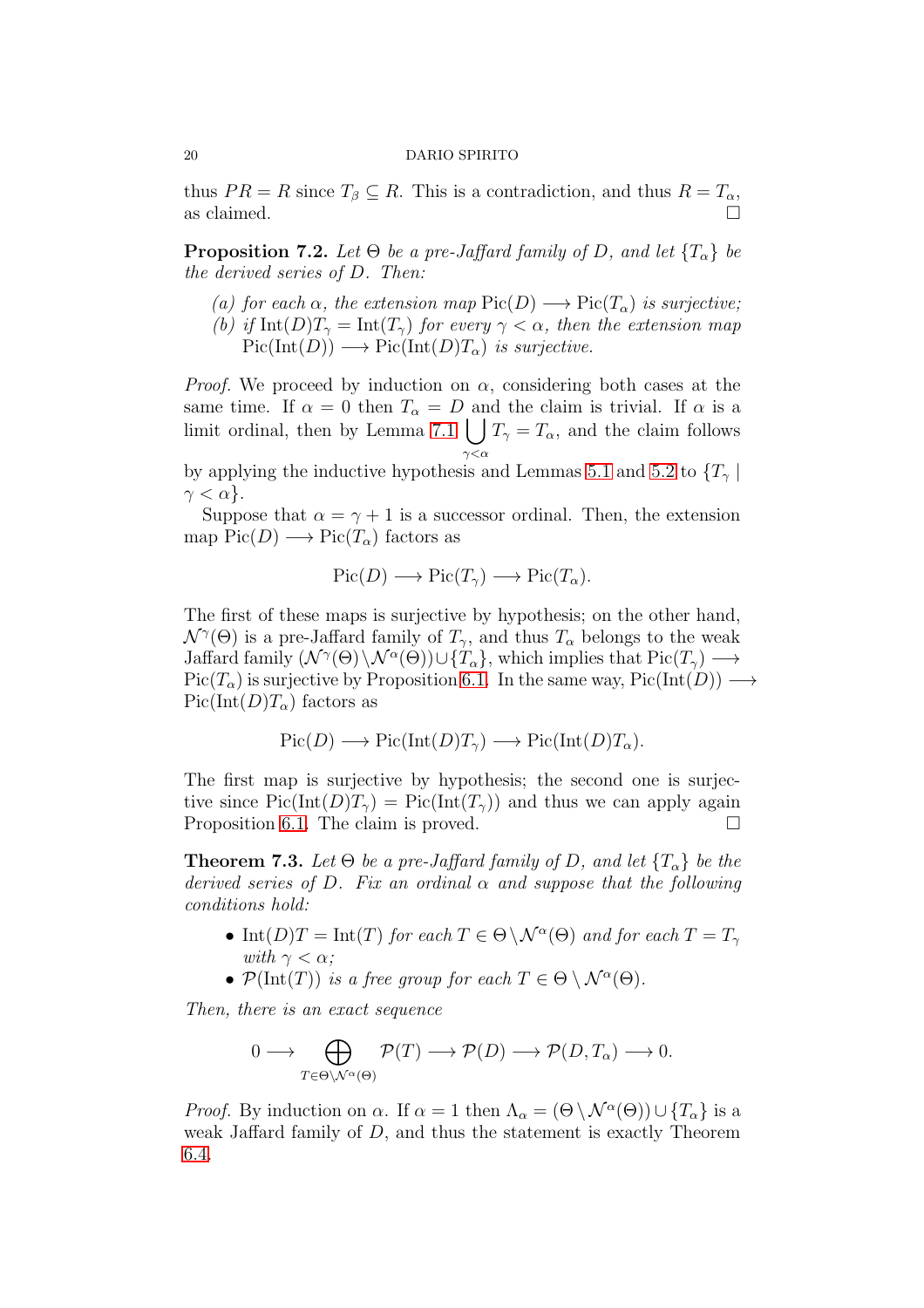Suppose that  $\alpha = \gamma + 1$  is a successor ordinal. There is a commutative diagram

<span id="page-20-0"></span>
$$
\begin{array}{ccc}\n & 0 \longrightarrow & \bigoplus_{T \in \Theta \setminus \mathcal{N}^{\gamma}(\Theta)} \mathcal{P}(T) \longrightarrow \mathcal{P}(D) \longrightarrow & \mathcal{P}(T_{\gamma}) \longrightarrow 0 \\
 & & \downarrow f & & \downarrow g \\
0 \longrightarrow & L \longrightarrow & \mathcal{P}(D) \longrightarrow & \mathcal{P}(D, T_{\alpha}) \longrightarrow 0,\n\end{array}
$$

where L is the kernel of  $\mathcal{P}(D) \longrightarrow \mathcal{P}(D, T_{\alpha})$ ; note that this map is surjective since  $Pic(Int(D)) \longrightarrow Pic(Int(D)T_{\alpha})$  is surjective by Proposition [7.2.](#page-19-0)

The first row is exact by induction (using the hypothesis  $Int(D)T_{\gamma} =$ Int( $T_{\gamma}$ ) and thus  $\mathcal{P}(D, T_{\gamma}) = \mathcal{P}(T_{\gamma})$ , while the second one is exact by definition of  $L$ . Since the map in the middle column is an equality, its kernel and cokernel are trivial, and thus by the snake lemma coker  $f \simeq$ ker q; by Theorem [6.4,](#page-17-0) the latter is isomorphic to  $\bigoplus \{P(T) \mid T \in$  $\mathcal{N}^{\gamma}(\Theta) \setminus \mathcal{N}^{\alpha}(\Theta)$ , and thus there is an exact sequence

$$
0\longrightarrow\bigoplus_{T\in\Theta\backslash\mathcal{N}^{\gamma}(\Theta)}\mathcal{P}(T)\longrightarrow L\longrightarrow\bigoplus_{T\in\mathcal{N}^{\gamma}(\Theta)\backslash\mathcal{N}^{\alpha}(\Theta)}\mathcal{P}(T)\longrightarrow0.
$$

By hypothesis, each  $\mathcal{P}(T)$  is free; hence the sequence splits and thus L is isomorphic to the direct sum of  $\mathcal{P}(T)$  for  $T \in \Theta \setminus \mathcal{N}^{\alpha}(\Theta)$ . The claim now follows reading the second row of [\(2\)](#page-20-0).

Suppose now that  $\alpha$  is a limit ordinal; for each  $\gamma \leq \alpha$ , let  $L_{\gamma}$  be the kernel of the surjective map  $\mathcal{P}(D) \longrightarrow \mathcal{P}(D, T_{\gamma})$ . By induction,  ${L_{\gamma}}_{\gamma<\alpha}$  is a chain of free subgroups of  $L_{\alpha}$  such that each element is a direct summand of the next ones; we claim that  $\bigcup_{\gamma<\alpha} L_{\gamma}=L_{\alpha}$ .

Let  $k \in L_{\alpha}$ : then, k is the image in  $\mathcal{P}(D, T_{\alpha})$  of an invertible ideal  $I := (f_1, \ldots, f_n)$  of Int(D) such that  $I \text{Int}(D) T_\alpha$  is principal, say generated by g. In particular, there are  $t_1, \ldots, t_n \in \text{Int}(D)T_\alpha$  such that  $g = f_1t_1 + \cdots + f_nt_n$ , and  $f_ig^{-1} \in \text{Int}(D)T_\alpha$  for every *i*. By Lemma [7.1,](#page-18-1)  $T_{\alpha}$  is the union of  $T_{\gamma}$ , for  $\gamma < \alpha$ , and thus the same holds for Int $(D)T_{\alpha}$ and Int(D)T<sub>γ</sub>; therefore, there is a  $\overline{\gamma} < \alpha$  such that Int(D)T<sub>γ</sub> contains all  $t_i$  and all  $f_i g^{-1}$ . Then,  $I Int(D) T_{\overline{\gamma}}$  is a principal ideal, generated by q; in particular, the image of k in  $\mathcal{P}(D, T_{\overline{\gamma}})$  is trivial, i.e.,  $q \in L_{\overline{\gamma}}$ .

Therefore, we can apply [\[22,](#page-22-18) Lemma 5.6] (or [\[13,](#page-22-19) Chapter 3, Lemma 7.3]), obtaining that  $L_{\alpha} \simeq \bigoplus \{ \mathcal{P}(T) \mid T \in \Theta \setminus \mathcal{N}^{\alpha}(\Theta) \}.$  The claim is proved.  $\Box$ 

<span id="page-20-1"></span>Corollary 7.4. Let  $\Theta$  be a pre-Jaffard family of D such that:

- Int(D)T = Int(T) for every  $T \in \Theta$ ;
- $\mathcal{P}(\text{Int}(T))$  is free for every  $T \in \Theta$ ;
- $\bullet$   $\Theta$  is sharp.

Then, 
$$
\mathcal{P}(D) \simeq \bigoplus_{T \in \Theta} \mathcal{P}(T)
$$
.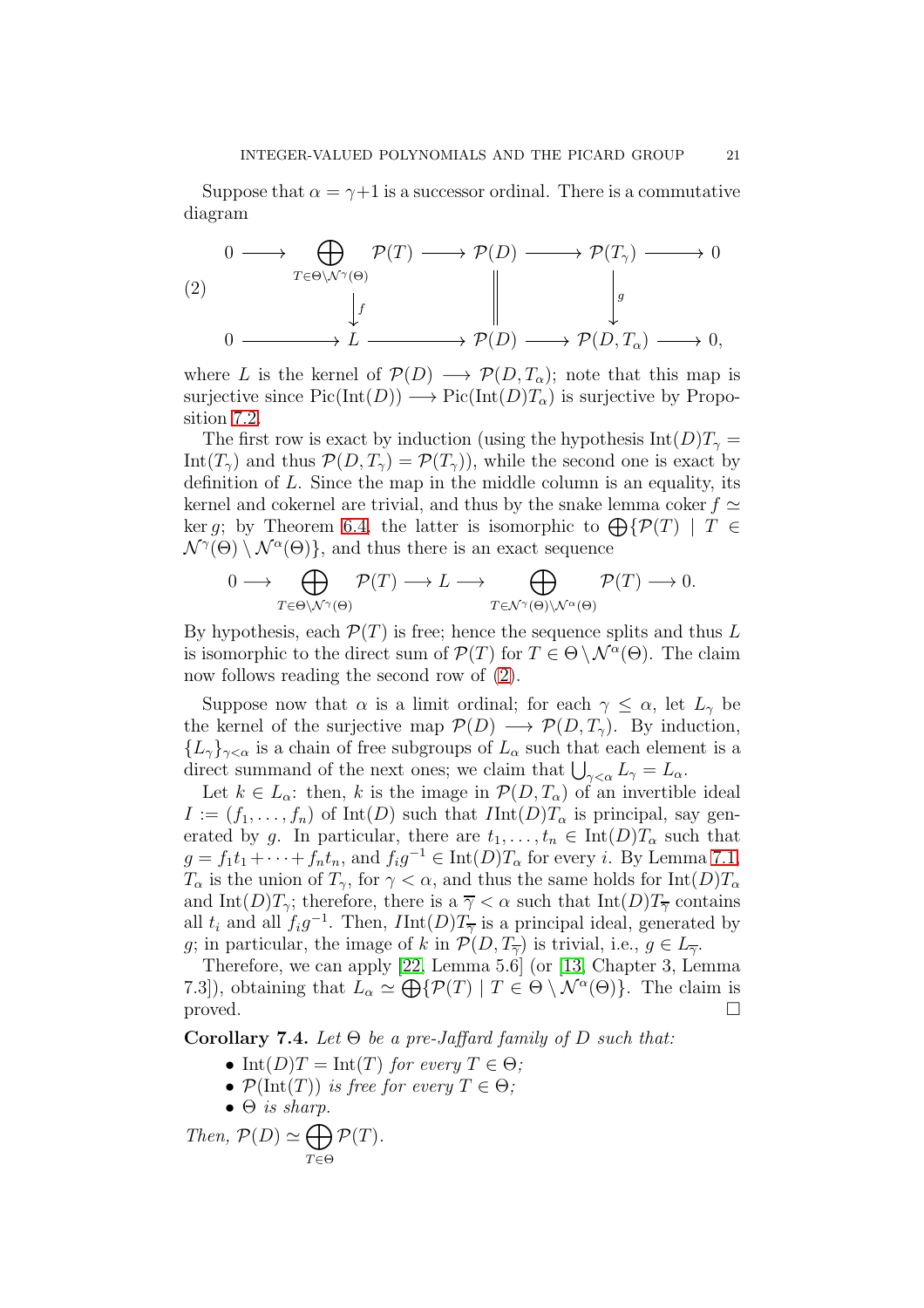*Proof.* The first condition implies, thanks to Proposition [3.7,](#page-7-0) that  $Int(D)T_{\alpha} =$  $T_{\alpha}$  for every  $\alpha$ ; moreover, together with the second condition, it also implies that we can apply Theorem [7.3.](#page-19-1) Since  $\Theta$  is sharp, there is an  $\alpha$ such that  $\mathcal{N}^{\alpha}(\Theta) = \emptyset$ , i.e.,  $T_{\alpha} = K$ ; for this  $\alpha$ ,  $\text{Int}(D)T_{\alpha} = \text{Int}(D)K =$ K[X], and thus  $\mathcal{P}(D, T_{\alpha}) = (0)$ . The claim follows from Theorem  $7.3.$ 

The condition that  $\mathcal{P}(\text{Int}(T))$  is free is satisfied, for example, when  $T = D_M$  is a discrete valuation ring. A ring such that all the localizations at the maximal ideals are DVRs is called an almost Dedekind domain; the following two results apply Theorem [7.3](#page-19-1) to this class of rings. We note that it is possible to characterize for which almost Dedekind domains the ring of integer-valued polynomials behave well under localization [\[4,](#page-22-20) Theorem 4.3].

<span id="page-21-2"></span>**Theorem 7.5.** Let D be an almost Dedekind domain,  $\{T_{\alpha}\}\$  be the derived series of the canonical pre-Jaffard family  $\Theta := \{D_M \mid M \in$  $\text{Max}(D)$  of D, corresponding to  $\mathcal{N}^{\alpha}(\Theta) \subseteq \text{Max}(D)$ . If, for every  $M \notin \mathcal{N}^{\alpha}(\Theta)$ , we have  $\text{Int}(D)D_M = \text{Int}(D_M)$ , and  $\text{Int}(D)T_{\alpha} = \text{Int}(T_{\alpha})$ , then there is an exact sequence

$$
0 \longrightarrow \bigoplus_{M \notin \mathcal{N}^{\alpha}(\Theta)} \mathrm{Pic}(\mathrm{Int}(D_M)) \longrightarrow \mathcal{P}(D) \longrightarrow \mathcal{P}(T_{\alpha}) \longrightarrow 0.
$$

Proof. The condition on localization implies, by Proposition [3.7,](#page-7-0) that Int(D) $T_{\gamma} = T_{\gamma}$  for every  $\gamma < \alpha$ . The claim now follows from Theorem  $7.3.$ 

<span id="page-21-0"></span>**Corollary 7.6.** Let D be an almost Dedekind domain. If  $Int(D)D_M =$ Int( $D_M$ ) for all  $M \in Max(D)$  and  $Max(D)$  is scattered (with respect to the inverse topology) then

$$
\mathcal{P}(D) \simeq \bigoplus_{M \in \text{Max}(D)} \mathcal{P}(D_M)
$$

and

$$
\mathrm{Pic}(\mathrm{Int}(D)) \simeq \mathrm{Pic}(D) \oplus \bigoplus_{M \in \mathrm{Max}(D)} \mathrm{Pic}(\mathrm{Int}(D_M))
$$

*Proof.* If  $Max(D)$  is scattered, then the canonical pre-Jaffard family  $\Theta := \{D_M \mid M \in \text{Max}(D)\}\$ is sharp [\[21,](#page-22-10) Corollary 8.6]. The claim now follows from Corollary [7.4](#page-20-1) (or by Theorem [7.5](#page-21-2) applied with  $\alpha$ being the Cantor-Bendixson rank of  $Max(D)$ , endowed with the inverse  $\Box$ topology).

## **REFERENCES**

<span id="page-21-1"></span>[1] Tomoharu Akiba. Remarks on generalized rings of quotients. *Proc. Japan Acad.*, 40:801–806, 1964.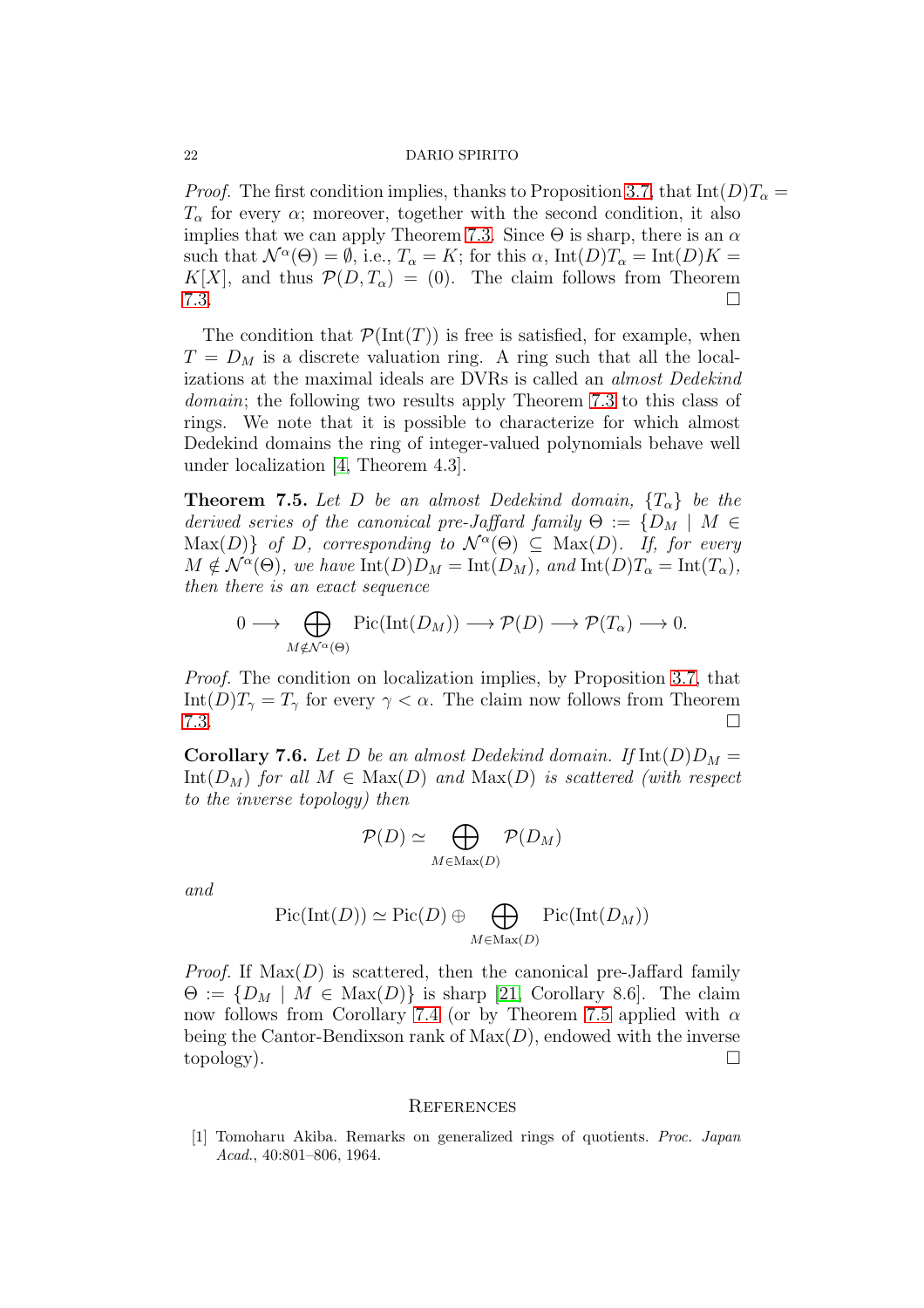- <span id="page-22-0"></span>[2] Paul-Jean Cahen and Jean-Luc Chabert. *Integer-Valued Polynomials*, volume 48 of *Mathematical Surveys and Monographs*. American Mathematical Society, Providence, RI, 1997.
- <span id="page-22-1"></span>[3] Paul-Jean Cahen, Stefania Gabelli, and Evan Houston. Mori domains of integer-valued polynomials. *J. Pure Appl. Algebra*, 153(1):1–15, 2000.
- <span id="page-22-20"></span>[4] Jean-Luc Chabert. Integer-valued polynomials, Prüfer domains, and localization. *Proc. Amer. Math. Soc.*, 118(4):1061–1073, 1993.
- <span id="page-22-16"></span>[5] Jean-Luc Chabert. The Picard group of the ring of integer-valued polynomials on a valuation domain. In *Rings, modules, algebras, and abelian groups*, volume 236 of *Lecture Notes in Pure and Appl. Math.*, pages 63–83. Dekker, New York, 2004.
- <span id="page-22-8"></span>[6] Max Dickmann, Niels Schwartz, and Marcus Tressl. *Spectral spaces*, volume 35 of *New Mathematical Monographs*. Cambridge University Press, Cambridge, 2019.
- <span id="page-22-5"></span>[7] David E. Dobbs, Richard Fedder, and Marco Fontana. Abstract Riemann surfaces of integral domains and spectral spaces. *Ann. Mat. Pura Appl. (4)*, 148:101–115, 1987.
- <span id="page-22-2"></span>[8] Jesse Elliott. Integer-valued polynomial rings, t-closure, and associated primes. *Comm. Algebra*, 39(11):4128–4147, 2011.
- <span id="page-22-6"></span>[9] Carmelo A. Finocchiaro. Spectral spaces and ultrafilters. *Comm. Algebra*, 42(4):1496–1508, 2014.
- <span id="page-22-9"></span>[10] Carmelo A. Finocchiaro and Dario Spirito. Topology, intersections and flat modules. *Proc. Amer. Math. Soc.*, 144(10):4125–4133, 2016.
- <span id="page-22-11"></span>[11] Marco Fontana, Evan Houston, and Thomas Lucas. *Factoring Ideals in Integral Domains*, volume 14 of *Lecture Notes of the Unione Matematica Italiana*. Springer, Heidelberg; UMI, Bologna, 2013.
- <span id="page-22-15"></span>[12] Marco Fontana, James A. Huckaba, and Ira J. Papick. *Prüfer Domains*, volume 203 of *Monographs and Textbooks in Pure and Applied Mathematics*. Marcel Dekker Inc., New York, 1997.
- <span id="page-22-19"></span>[13] L´aszl´o Fuchs. *Abelian groups*. Springer Monographs in Mathematics. Springer, Cham, 2015.
- <span id="page-22-14"></span>[14] Robert Gilmer. *Multiplicative Ideal Theory*. Marcel Dekker Inc., New York, 1972. Pure and Applied Mathematics, No. 12.
- <span id="page-22-4"></span>[15] Hideyuki Matsumura. *Commutative Ring Theory*, volume 8 of *Cambridge Studies in Advanced Mathematics*. Cambridge University Press, Cambridge, 1986. Translated from the Japanese by M. Reid.
- <span id="page-22-7"></span>[16] Bruce Olberding. Topological aspects of irredundant intersections of ideals and valuation rings. In *Multiplicative Ideal Theory and Factorization Theory: Commutative and Non-Commutative Perspectives*. Springer Verlag, 2016.
- <span id="page-22-17"></span>[17] Paulo Ribenboim. *The Theory of Classical Valuations*. Springer Monographs in Mathematics. Springer-Verlag, New York, 1999.
- <span id="page-22-3"></span>[18] Fred Richman. Generalized quotient rings. *Proc. Amer. Math. Soc.*, 16:794– 799, 1965.
- <span id="page-22-12"></span>[19] Dario Spirito. Jaffard families and localizations of star operations. *J. Commut. Algebra*, 11(2):265–300, 2019.
- <span id="page-22-13"></span>[20] Dario Spirito. Decomposition and classification of length functions. *Forum Math.*, 32(5):1109–1129, 2020.
- <span id="page-22-10"></span>[21] Dario Spirito. The derived sequence of a pre-Jaffard sequence. *Mediterr. J. Math.*, 19(4):146, 2022.
- <span id="page-22-18"></span>[22] Dario Spirito. Almost Dedekind domains without radical factorization. (submitted)